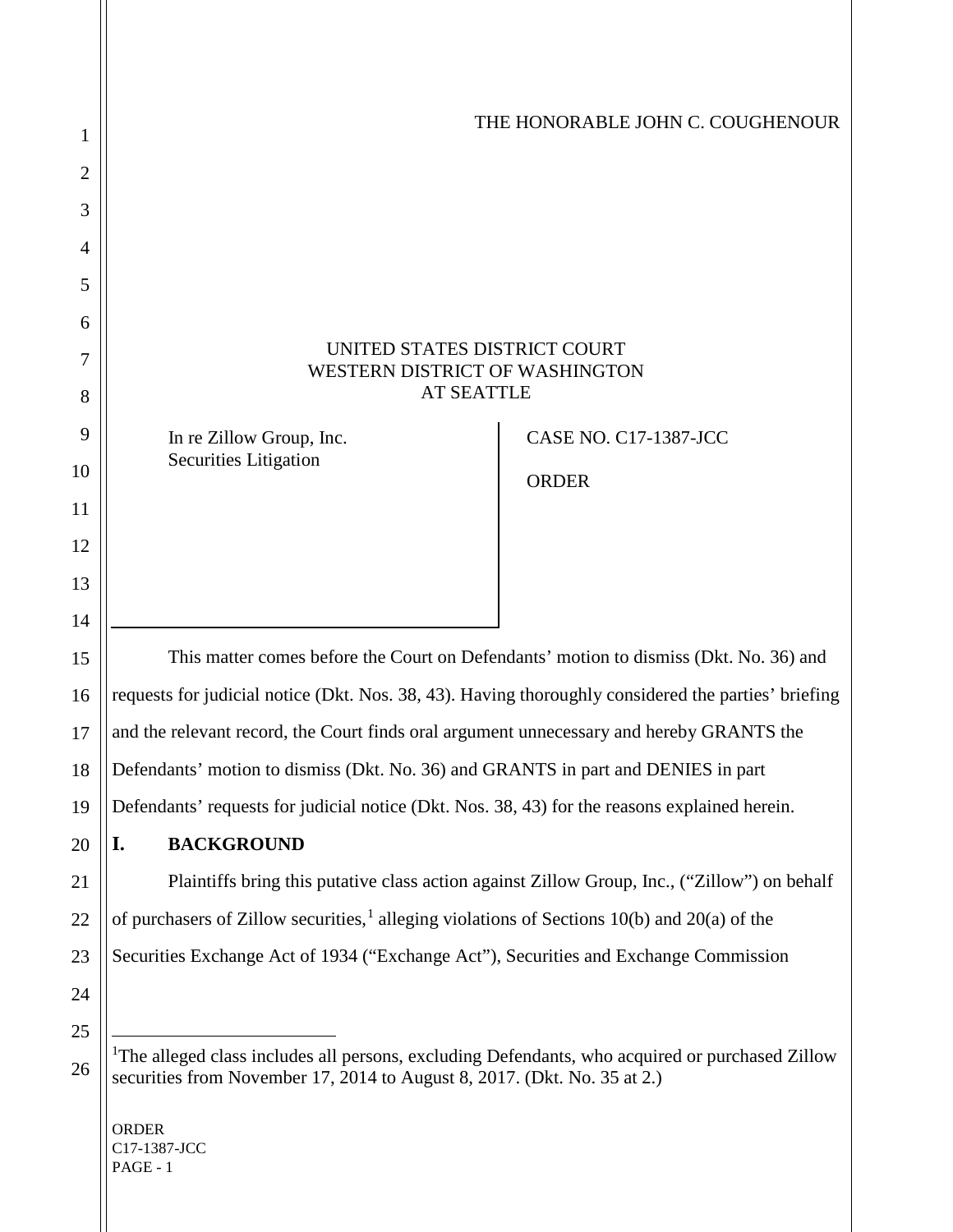("SEC") Rule  $10b-5$ , and Sections 11 and 15 of the Securities Act of 1933.<sup>[2](#page-1-0)</sup> (Dkt. No. 35 at 2.) Plaintiffs also name as defendants, Spencer Rascoff and Kathleen Phillips, Zillow's Chief Executive Officer and Chief Financial Officer/Chief Legal Officer, respectively (collectively with Zillow "Defendants") (*Id*. at 8.) Plaintiffs have filed a consolidated amended complaint (Dkt. No. 35), which the Court will refer to in this order as the "amended complaint."

Zillow is an online leader in real estate marketing. (*Id*. at 9.) Through its website and online applications, the company provides users with information about homes, real estate listings, and mortgages. (*Id*. at 10.) Zillow's primary source of revenue comes from real estate agents who pay to have their properties listed on Zillow's digital platforms. (*Id*.) Agents pay Zillow based on the amount of "impressions" they receive, which are generated each time a user views an agent's listing. (*Id*.) When users view a listing, they are given the opportunity to send their contact information directly to the agent. (*Id*.) When a user does so, the agent receives what is known as a "lead." (*Id*.)

In 2013, Zillow created an advertising product known as the "co-marketing program." (*Id*.) Essentially, the program allows participating mortgage lenders to pay a percentage of a real estate agent's advertising costs directly to Zillow in exchange for appearing on the agent's listings and receiving some of the agent's leads. (*Id*. at 10–15.) Participating lenders appear on their co-marketing agent's listings as "preferred lenders," with their picture and contact information. (*Id*. at 11.) In addition, when Zillow users choose to provide an agent with their contact information—i.e. generate a lead—the information is automatically sent to the co-marketing lender, unless the user opts out.<sup>[3](#page-1-1)</sup> (*Id.* at 10–11.) Because users are able to opt out of

ORDER C17-1387-JCC  $PAGE - 2$ 

<span id="page-1-0"></span> $<sup>2</sup>$  In their response to Defendants' motion to dismiss, Plaintiffs withdrew their claims under the</sup> Securities Act, as pled in Counts III and IV of the consolidated amended complaint. (Dkt. No. 39 at 5.) The Court DISMISSES those claims with prejudice. *See* Fed. R. Civ. P. 41(b).

<span id="page-1-1"></span><sup>&</sup>lt;sup>3</sup> Before Zillow users send their contact information to an agent, they are presented with a box that states either "I would like to receive financing information" or "I want to be pre-approved." (Dkt. No. 35 at 3, 11.) The box is pre-checked, and unless the user unchecks the box, his or her contact information is sent directly to the co-marketing lender. (*Id*.)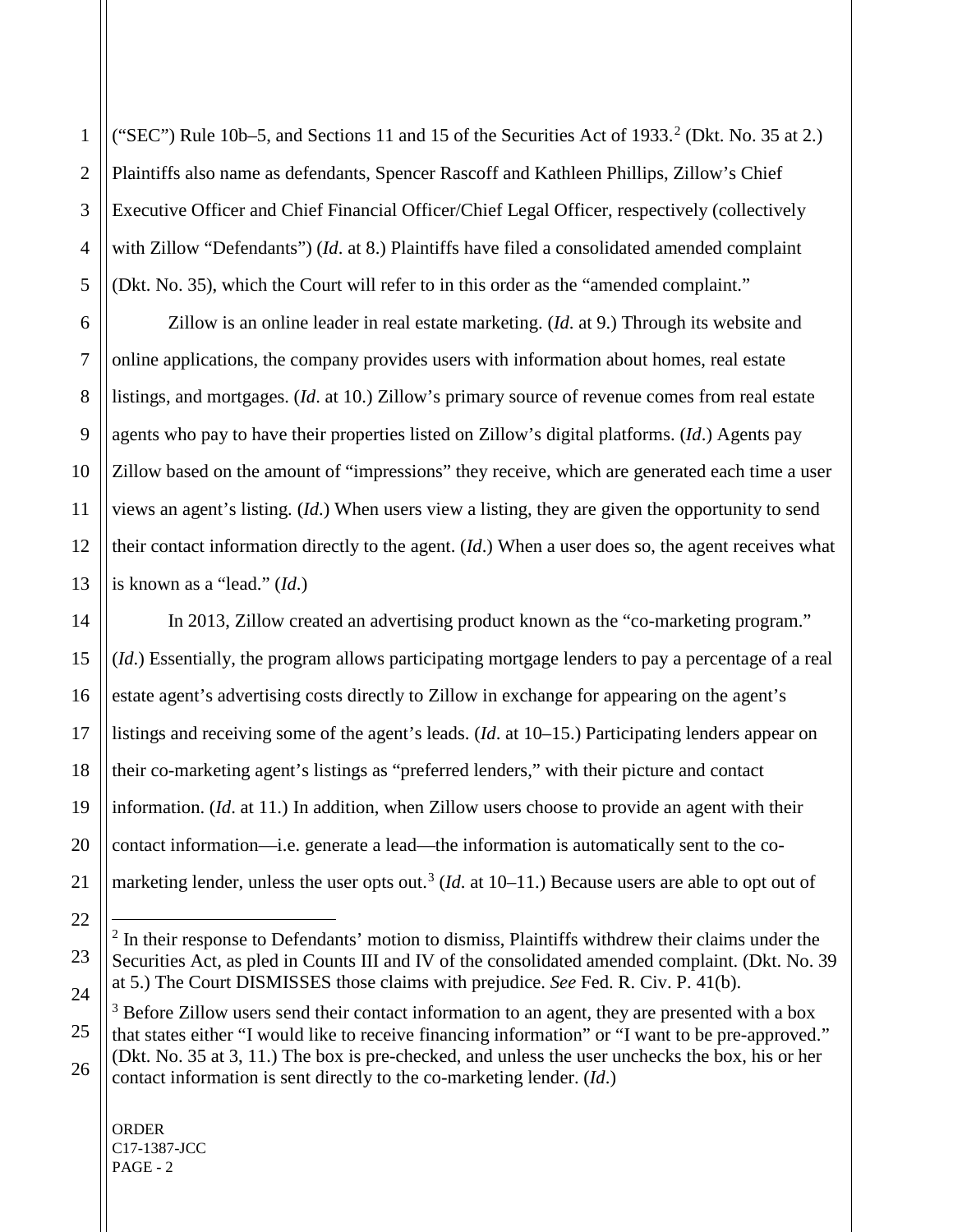1 sending their contact information, lenders receive, on average, 40% of the leads received by their co-marketing agents. (*Id*. at 15.)

Prior to 2017, an individual lender could pay up to 50% of a co-marketing agent's advertising costs, while up to five lenders could collectively pay 90%. [4](#page-2-0) (*Id*. at 15.) When a single lender co-markets with an agent, that lender appears on all of the agent's listings. (*Id*.) However, when multiple lenders co-market with a single agent, each lender is randomly shown on the agent's listings in accordance with the lender's pro-rata contribution of the agent's overall advertising spend. (*Id*.)

On April 1, 2015, Zillow received a subpoena from the Consumer Financial Protection Bureau ("CFPB") requesting information about some of the company's products, including the co-marketing program. (*Id*. at 19.) In February 2017, Zillow received a Notice and Opportunity to Respond and Advise ("NORA") letter from the CFPB, which stated that the agency was considering whether to recommend legal action against Zillow for violation of Section 8 of the Real Estate Settlement Procedures Act, 12 U.S.C. § 2601 *et seq.* ("RESPA"). (*Id*. at 21.) Zillow responded to the NORA in March 2017, and the following month received another civil investigative demand from the CFPB. (*Id*.)

On May 4, 2017, Zillow revealed in a quarterly filing with the SEC that it had received the NORA and civil investigative demand from the CFPB. (*Id*. at 35.) On a conference call that same day, Phillips informed investors that the CFPB had been investigating the co-marketing program to ensure compliance with RESPA. (*Id.*) Phillips expressed her belief that the comarketing program allowed agents and lenders to comply with RESPA, and that the program represented a small portion of Zillow's overall revenue. (*Id*.) Shortly thereafter, Rascoff made similar statements during an interview on an Internet television channel. (*Id*. at 32–33.)

<span id="page-2-0"></span>

On August 8, 2017, Zillow revealed the updated status of the CFPB's investigation in a

 $4$  Zillow changed the program in the beginning of 2017 so that multiple lenders cannot collectively pay more than 50% of an agent's advertising costs. (Dkt. No. 35 at 19.)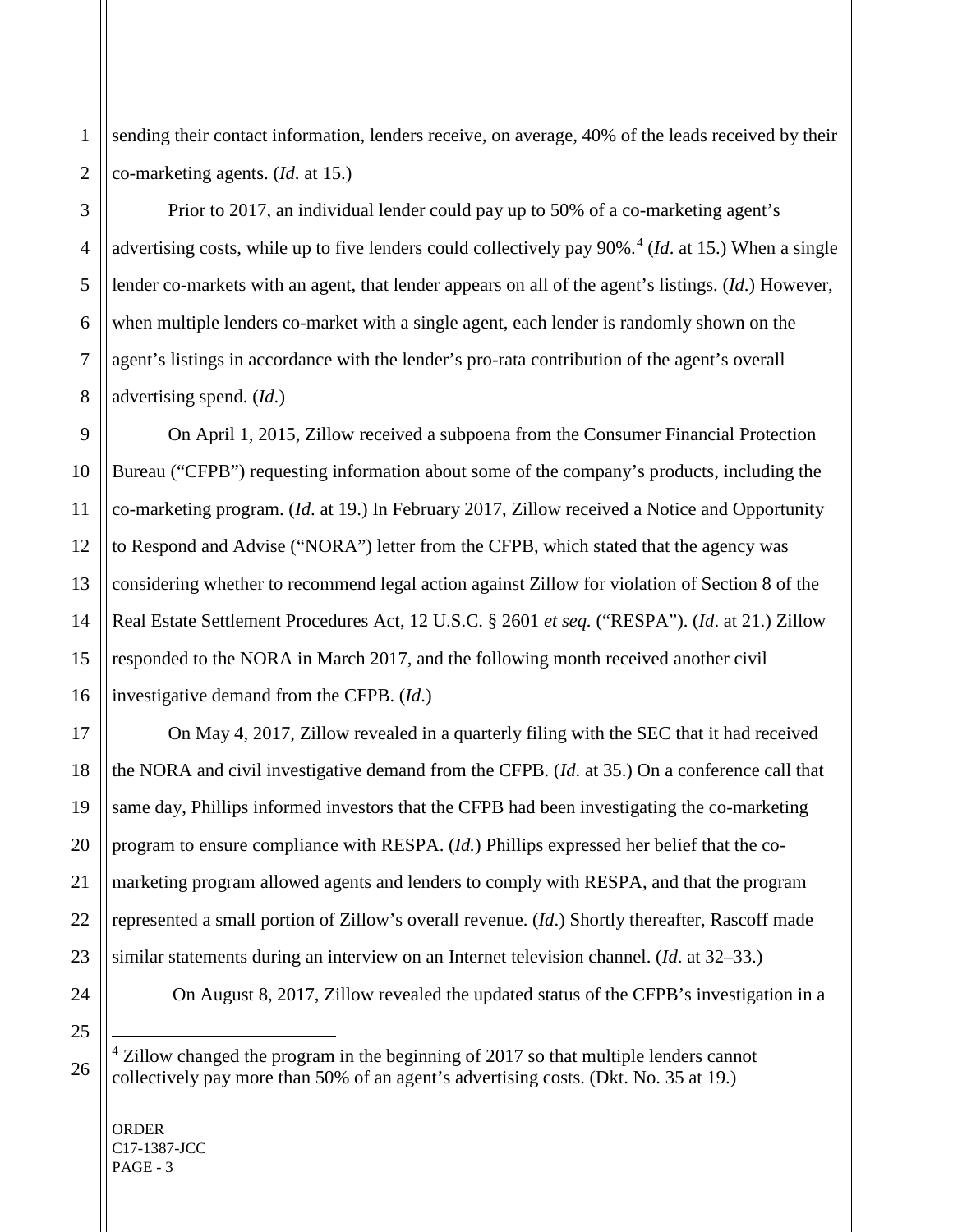filing with the SEC. (*Id*. at 37.) That filing disclosed the following:

Based on correspondence from the CFPB in August 2017, we understand that it has concluded its investigation. The CFPB has invited us to discuss a possible settlement and indicated that it intends to pursue further action if those discussions do not result in further settlement. We continue to believe that our acts and practices are lawful and that our comarketing program allows lenders and agents to comply with RESPA, and we will vigorously defend against any allegations to the contrary.

(*Id*.) In the two trading days following Zillow's update regarding the CFPB's investigation into the co-marketing program, the company's Class A shares fell 15.7% and its Class C shares fell 15.5%. (*Id*.) Plaintiffs Harris, Offut, and Choy purchased Zillow shares between June 2017 and August 8, 2017. (Dkt. Nos. 16-2, 35 at 7.) Plaintiffs allege that they purchased Zillow shares at an artificially inflated price, and were damaged when Defendants' material misrepresentations regarding the co-marketing program and CFPB investigation were ultimately disclosed in Zillow's August 2017 SEC filing. (Dkt. No. 35 at 7, 38.)

#### **II. DISCUSSION**

#### **A. Materials Considered**

Defendants ask the Court to consider several documents that they assert are either judicially noticeable or that are incorporated by reference in the amended complaint. (Dkt. Nos. 38, 43.) Pursuant to Federal Rule of Evidence 201, a court may take judicial notice of relevant facts that are "not subject to reasonable dispute." Fed. R. Evid. 201(b). A district court "must take judicial notice if a party requests it and the court is supplied with the necessary information." Fed. R. Evid. 201(c). Facts subject to judicial notice may be considered on a motion to dismiss. *In re NVIDIA Corp. Sec. Litig.*, 768 F.3d 1046, 1051 (9th Cir. 2014). District courts may also consider documents incorporated by reference into a complaint. *Knievel v. ESPN*, 393 F.3d 1068, 1076 (9th Cir. 2005). A complaint incorporates a document by reference when its claims rely on information contained in the document and the parties do not dispute its authenticity. *Id*.

Defendants ask the Court to consider the following documents: (1) Zillow's Form 10-K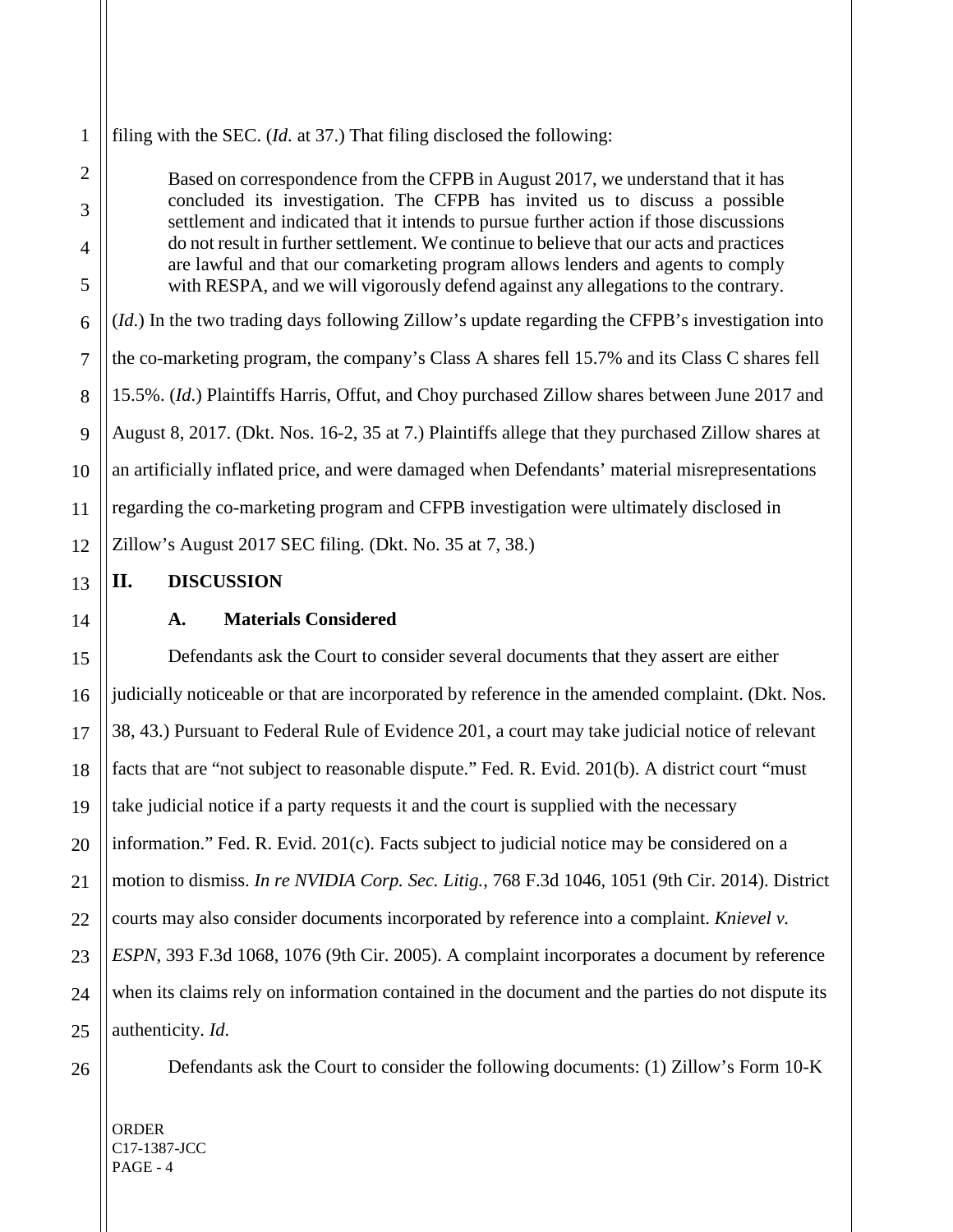1

2

3

4

5

filed February 7, 2014; (2) materials published by the Department of Housing and Urban Development; (3) Zillow's Form 10-K filed February 17, 2015; (4) Zillow's Form 10-Q filed May 4, 2017; (5) Zillow's Form 10-Q filed August 8, 2017; (6) Zillow's Form 10-Q filed November 7, 2017; (7) a certified transcript from a Zillow webinar presented on March 23, 2015; (8) a transcript of a May 4, 2017 earnings conference call; (9) Zillow's Form 4 filed May 9, 2017 concerning Phillips' sale of Zillow stock; (10) Zillow's Schedule 14A Proxy Statement filed April 26, 2017; (11) Zillow's Form 4 filed February 17, 2015 concerning Phillips' sale of Zillow stock; and (13) excerpts from the Merger and Agreements between Zillow, Zebra Holdco, Inc., and Trulia, Inc., from July 28, 2014. (*See generally* Dkt. No. 37.)

Plaintiffs oppose Defendants' request for judicial notice of the transcript of the 2015 webinar because the transcript contains a material error. (Dkt. No. 41 at 1.) The transcript labels as "unintelligible" a word that Plaintiffs believe is clearly intelligible as "RESPA." (*Id*.) The Court has listened to the webinar and concludes that the word marked "[UNINTEL]" on Defendants' transcript is "RESPA."<sup>[5](#page-4-0)</sup> Since the amended complaint makes multiple references to the webinar, the Court will consider it pursuant to the incorporation by reference doctrine.

Defendants separately request that the Court consider a Form 8-K filed by Zillow with the SEC on June 25, 2018. (Dkt. No. 43.) The form, filed after briefing had closed on this motion, states as follows:

As previously disclosed, the Consumer Financial Protection Bureau ("Bureau") issued Zillow Group, Inc. (the "Company") a Notice and Opportunity to Respond and Advise ("NORA") letter in February 2017. The NORA letter notified the Company that the CFPB's Office of Enforcement was considering whether to recommend that the Bureau take legal action against the Company, alleging that it violated Section 8 of the Real Estate Settlement Procedures Act ("RESPA") and Section 1036 of the Consumer Financial Protection Act ("CFPA"). The Company responded to the NORA letter in March 2017 and thereafter engaged in discussions with the Bureau. On June 22, 2018, the Company received a letter from the Bureau stating that it had completed its investigation, that it did not intend to take

<span id="page-4-0"></span><sup>&</sup>lt;sup>5</sup> Grow Your Business Together with Lender Co-Marketing, YouTube (Mar. 23, 2015), https://www.youtube.com/watch?v=lqk-PmKgcss. Last visited August 5, 2018.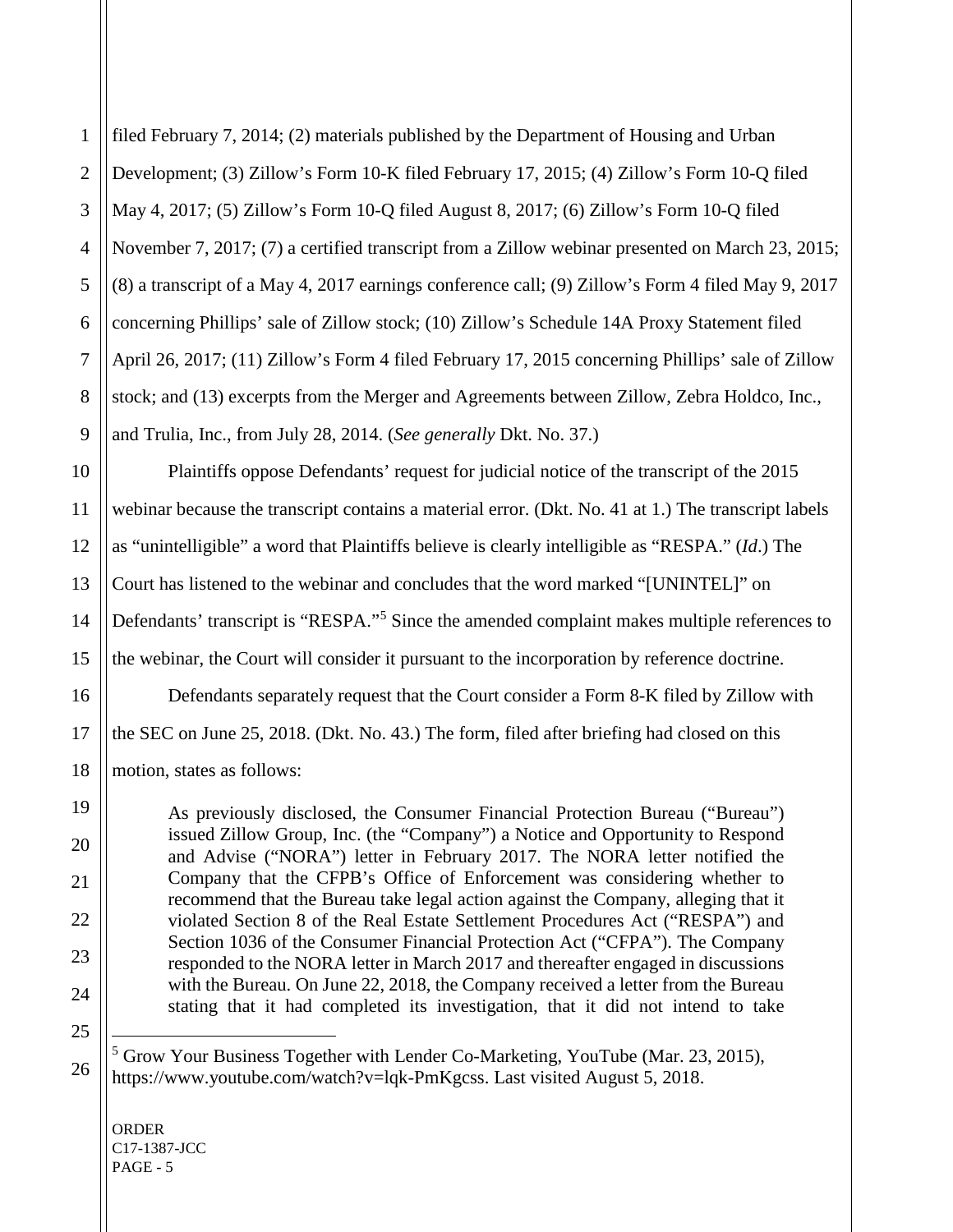enforcement action, and that the Company was relieved from the documentretention obligations required by the Bureau's investigation.

(*Id.*) The Court has confirmed that this Form 8-K was filed with the SEC.<sup>[6](#page-5-0)</sup> Plaintiffs do not object to the Court taking judicial notice that Zillow filed the Form 8-K; rather, they object to the Court accepting the information in the filing as true for the purposes of deciding Defendants' motion to dismiss. (Dkt. No. 44 at 2.)

While the Court can take judicial notice of the fact that a document was filed with the SEC, and of the contents of such a filing, "[t]he truth of the content, and the inferences properly drawn from them [] is not a proper subject of judicial notice under Rule 201." *Patel v. Parnes*, 253 F.R.D. 531, 546 (C.D. Cal. 2008) (citation omitted). Defendants apparently want the Court to take judicial notice of the fact that the CFPB has concluded its investigation and does not intend to take enforcement action against Zillow. (*See* Dkt. Nos. 43, 45.) The Court will take judicial notice of the fact that Zillow filed the June 2018 Form 8-K, as well as of that document's contents. (*See* Dkt. No. 43 at 6–9.) However, the Court will not accept the contents of the Form 8-K—i.e., the CFPB's representations to Zillow about its future actions—as true for purposes of resolving Defendants' motion to dismiss.<sup>[7](#page-5-1)</sup>

For the above reasons, Defendants' requests for judicial notice (Dkt. Nos. 38 and 43) are GRANTED in part and DENIED in part.

# **B. Legal Standard for Motion to Dismiss Securities Fraud Claim**

To state a claim for securities fraud under Section 10(b) and Rule 10b–5, a plaintiff must allege: " $(1)$  a material misrepresentation or omission by the defendant;  $(2)$  scienter;  $(3)$  a

<span id="page-5-0"></span> $6$  Zillow Grp., Inc., Current Report (Form 8-K) (June 22, 2018). https://www.sec.gov/Archives/edgar/data/1617640/000161764018000010/otherevents.htm. Last visited September 8, 2018.

<span id="page-5-1"></span> $<sup>7</sup>$  If the Court were to accept Defendants' offer to file the CFPB's letter to Zillow regarding the</sup> information disclosed in the June 2018 Form 8-K, the Court would have to convert Defendants' motion to dismiss into a motion for summary judgment. *See United States v. Ritchie*, 342 F.3d 903, 908 (9th Cir. 2003) ("[I]f a district court considers evidence outside the pleadings, it must normally convert the 12(b)(6) motion into a Rule 56 motion for summary judgment, and it must give the nonmoving party an opportunity to respond.").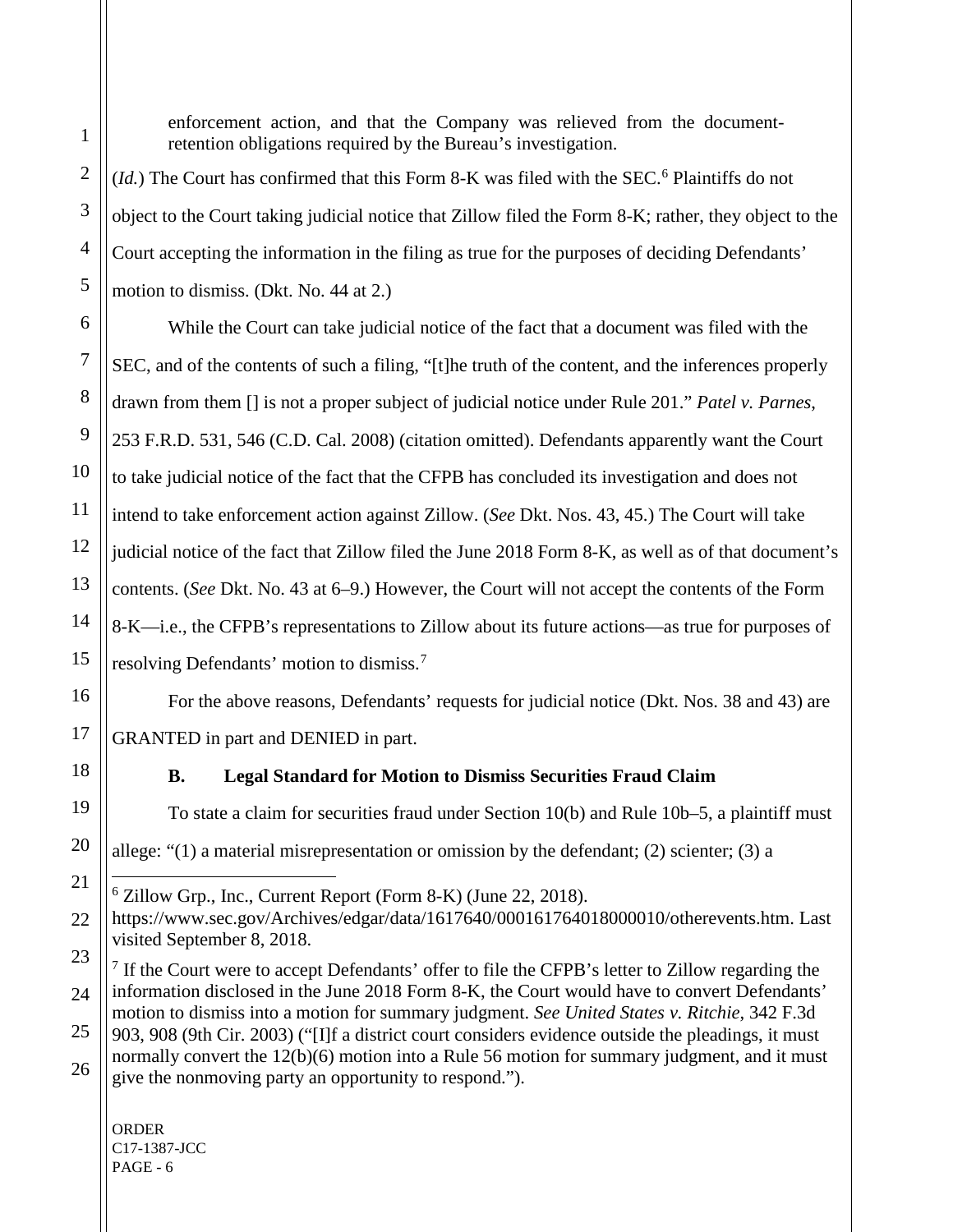1 connection between the misrepresentation or omission and the purchase or sale of a security; (4) reliance upon the misrepresentation or omission; (5) economic loss; and (6) loss causation." *Police Ret. Sys. of St. Louis v. Intuitive Surgical, Inc.*, 759 F.3d 1051, 1057 (9th Cir. 2014) (quoting *Halliburton Co. v. Erica P. John Fund, Inc.*, 134 S.Ct. 2398, 2407 (2014)).

Normally, to survive a motion to dismiss, a complaint must contain sufficient factual matter, accepted as true, to state a claim for relief that is plausible on its face. *Ashcroft v. Iqbal*, 556 U.S. 662, 677–78 (2009). Complaints alleging securities fraud claims under Section 10(b) and Rule 10b–5 must additionally satisfy the dual pleading requirements of Federal Rule of Civil Procedure 9(b) and the Private Securities Litigation Reform Act ("PSLRA"). *WPP Luxembourg Gamma Three Sarl v. Spot Runner, Inc.*, 655 F.3d 1039, 1047 (9th Cir. 2011) (citing *Zucco Partners, LLC v. Digimarc Corp.*, 552 F.3d 981, 990 (9th Cir. 2009)). Rule 9(b) requires that claims alleging fraud or mistake must "state with particularity the circumstances constituting fraud or mistake." Fed. R. Civ. P. 9(b).

Pursuant to the PSLRA, a complaint alleging securities fraud must "specify each statement alleged to have been misleading, the reason or reasons why the statement is misleading, and if an allegation regarding the statement or omission is made on information and belief, the complaint shall state with particularity all facts on which the belief is formed." 15 U.S.C. § 78u-4(b)(1). In addition, the complaint must "state with particularity facts giving rise to a strong inference that the defendant acted with the required state of mind." 15 U.S.C. § 78u-4(b)(2). The Ninth Circuit has described the PSLRA's pleading standard as follows:

Because falsity and scienter in private securities fraud cases are generally strongly inferred from the same set of facts, we have incorporated the dual pleading requirements of 15 U.S.C.  $\S$  78u-4(b)(1) and (b)(2) into a single inquiry. In considering whether a private securities fraud complaint can survive dismissal under Rule 12(b)(6), we must determine whether "particular facts in the complaint, taken as a whole, raise a strong inference that defendants intentionally or [with] 'deliberate recklessness' made false or misleading statements to investors." Where pleadings are not sufficiently particularized or where, taken as a whole, they do not raise a "strong inference" that misleading statements were knowingly or [with] deliberate recklessness made to investors, a private securities fraud complaint is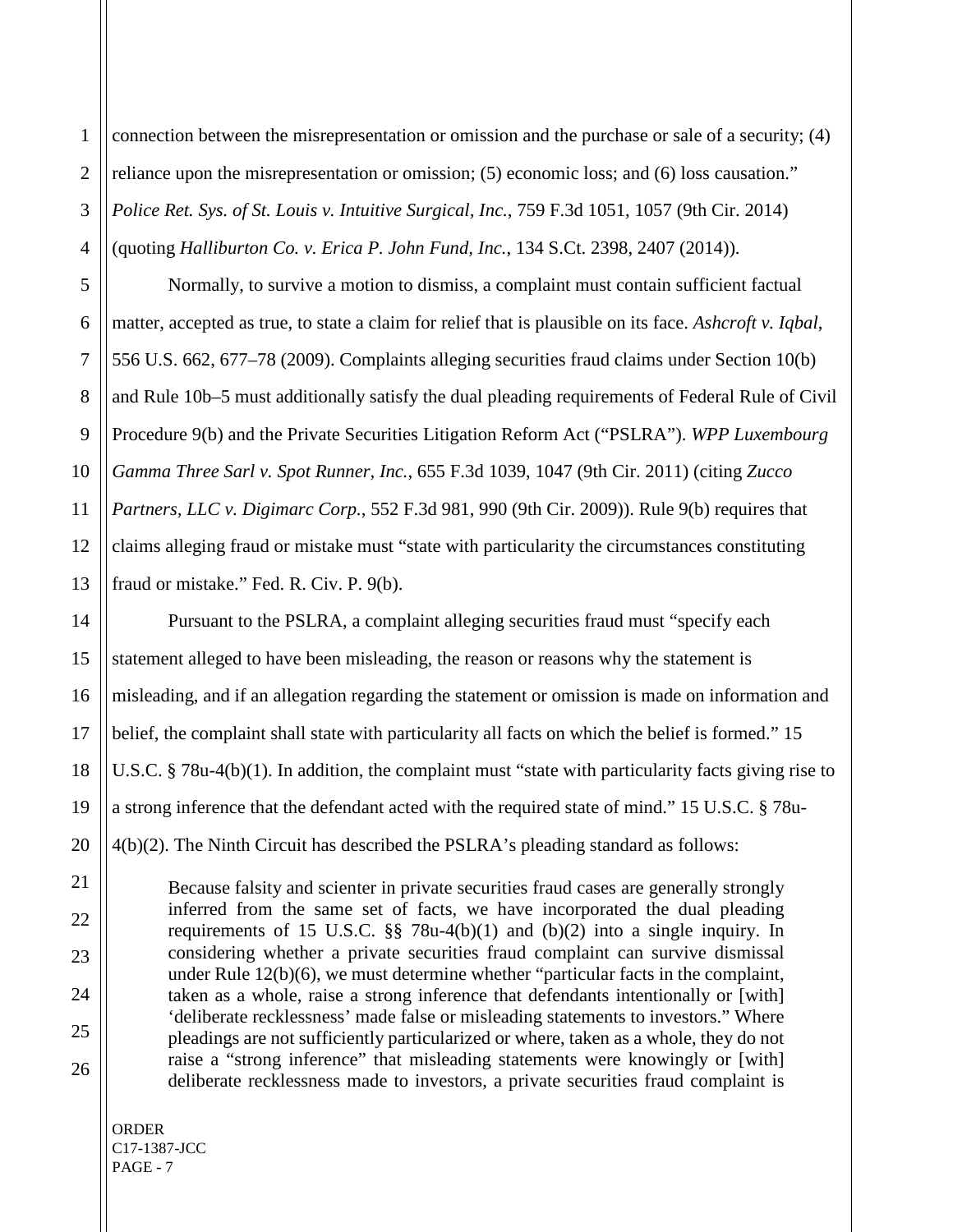properly dismissed under Rule 12(b)(6).

*Ronconi v. Larkin*, 253 F.3d 423, 429 (9th Cir. 2001) (citation omitted). While the Court must accept as true all well-pleaded allegations in the complaint, it is not required to accept allegations that are contradicted by extrinsic materials that are properly considered on a motion to dismiss. *See Sprewell v. Golden State Warriors*, 266 F.3d 979, 988 (9th Cir. 2001).

#### **C. Plaintiffs' Securities Fraud Claims**

Defendants argue that Plaintiffs fail to sufficiently allege the elements of material misleading statements, scienter, and loss causation. (Dkt. No. 36 at 8.) There are essentially two parts to Plaintiffs' securities fraud claims. First, Plaintiffs allege that Zillow not only designed the co-marketing program to allow agents and lenders to violate RESPA, but that the company also encouraged and facilitated such violations. (*See* Dkt. Nos. 35 at 22, 39 at 5–6.) Having asserted that the co-marketing program, and by extension Zillow, violated RESPA, Plaintiffs allege that Defendants made various statements regarding Zillow's legal compliance and the CFPB's investigation into the co-marketing program that were false and misleading. (*Id*.) Before the Court can analyze the statements that Plaintiffs allege were false and misleading, it must first assess Plaintiffs' allegations regarding Zillow's RESPA violations. If Plaintiffs have not provided particularized facts to support their claims regarding these alleged violations, then many of Defendants' statements could not have been false or misleading. *See* Fed. R. Civ. P. 9(b) ("In alleging fraud or mistake, a party must state with particularity the circumstances constituting fraud or mistake."); 15 U.S.C. § 78u-4(b)(1) (Plaintiffs must allege with specificity "the reason or reasons why the statement is misleading."). After analyzing these issues, the Court will evaluate Plaintiffs' allegations regarding scienter and loss causation.

### 1. RESPA Allegations

Passed by Congress in 1974, RESPA broadly regulates various aspects of real estate transactions. 12 U.S.C. § 2601 *et seq*. One of the law's stated purposes is "the elimination of kickbacks or referral fees that tend to increase unnecessarily the costs of certain settlement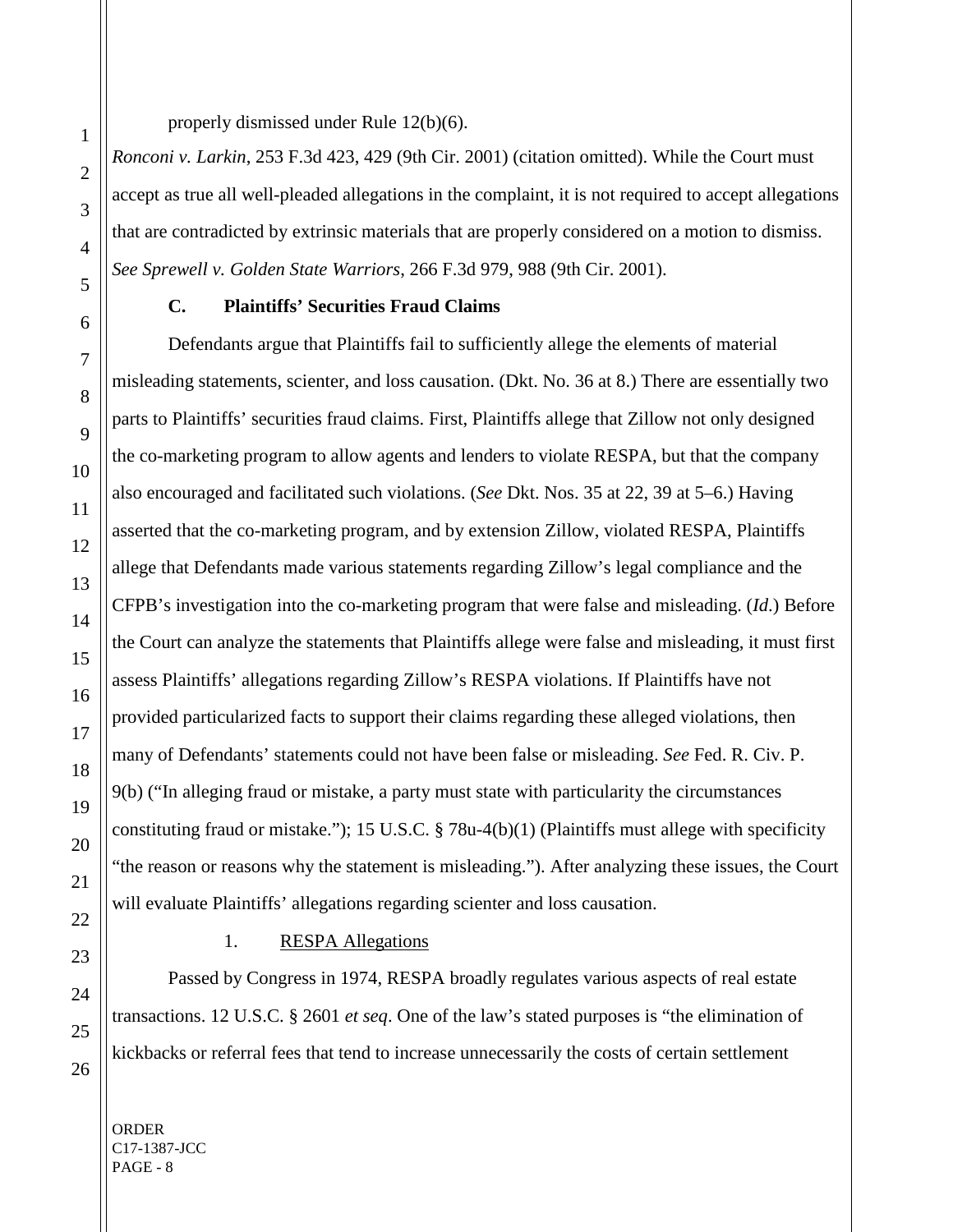1 services." 12 U.S.C. § 2601(b)(2). To achieve that goal, RESPA's Section 8(a) prohibits giving or accepting "any fee, kickback, or thing of value pursuant to any agreement or understanding, oral or otherwise, that business incident to or a part of a real estate settlement service involving a federally related mortgage loan shall be referred to any person." 12 U.S.C. § 2607(a).

"Courts commonly find a violation of  $\S 2607(a)$  when (1) a payment or thing of value was exchanged, (2) pursuant to an agreement to refer settlement business, and (3) there was an actual referral." *Edwards v. First Am. Corp.*, 798 F.3d 1172, 1178 (9th Cir. 2015). "Thing of value" includes "any payment" or "consideration." 12 U.S.C. § 2602(2). "An agreement or understanding for the referral of business incident to or part of a settlement service need not be written or verbalized but may be established by a practice, pattern or course of conduct." 12 C.F.R. § 1024.14(e). A referral includes "any oral or written action directed to a person which has the effect of affirmatively influencing the selection by any person of a provider of a settlement service" such as a mortgage lender. 12 C.F.R. § 1024.14(f)(1).

Notwithstanding the law's prohibition on paying for referrals, RESPA's Section 8(c) contains a safe harbor provision that permits "[a] payment to any person of a bona fide salary or compensation or other payment for goods or facilities actually furnished or for services actually performed." 12 U.S.C. § 2607(c); 12 C.F.R. § 1024.14(g)(iv). The Ninth Circuit has interpreted the safe harbor to apply (1) where "goods or facilities were actually furnished or services were actually performed for the compensation paid" and, (2) "the payments are reasonably related to the value of the goods or facilities that were actually furnished or services that were actually performed." *Geraci v. Homestreet Bank*, 347 F.3d 749, 751 (9th Cir. 2003).

Plaintiffs allege that Zillow, through its design and operation of the co-marketing program, facilitated RESPA violations in two overarching ways. First, Plaintiffs allege that the co-marketing program acted as a vehicle to allow real estate agents to make illegal referrals to lenders in exchange for the lenders paying a portion of the agents' advertising costs to Zillow. (Dkt. No. 35 at 24.) In addition to illegally paying for referrals, Plaintiffs allege that the co-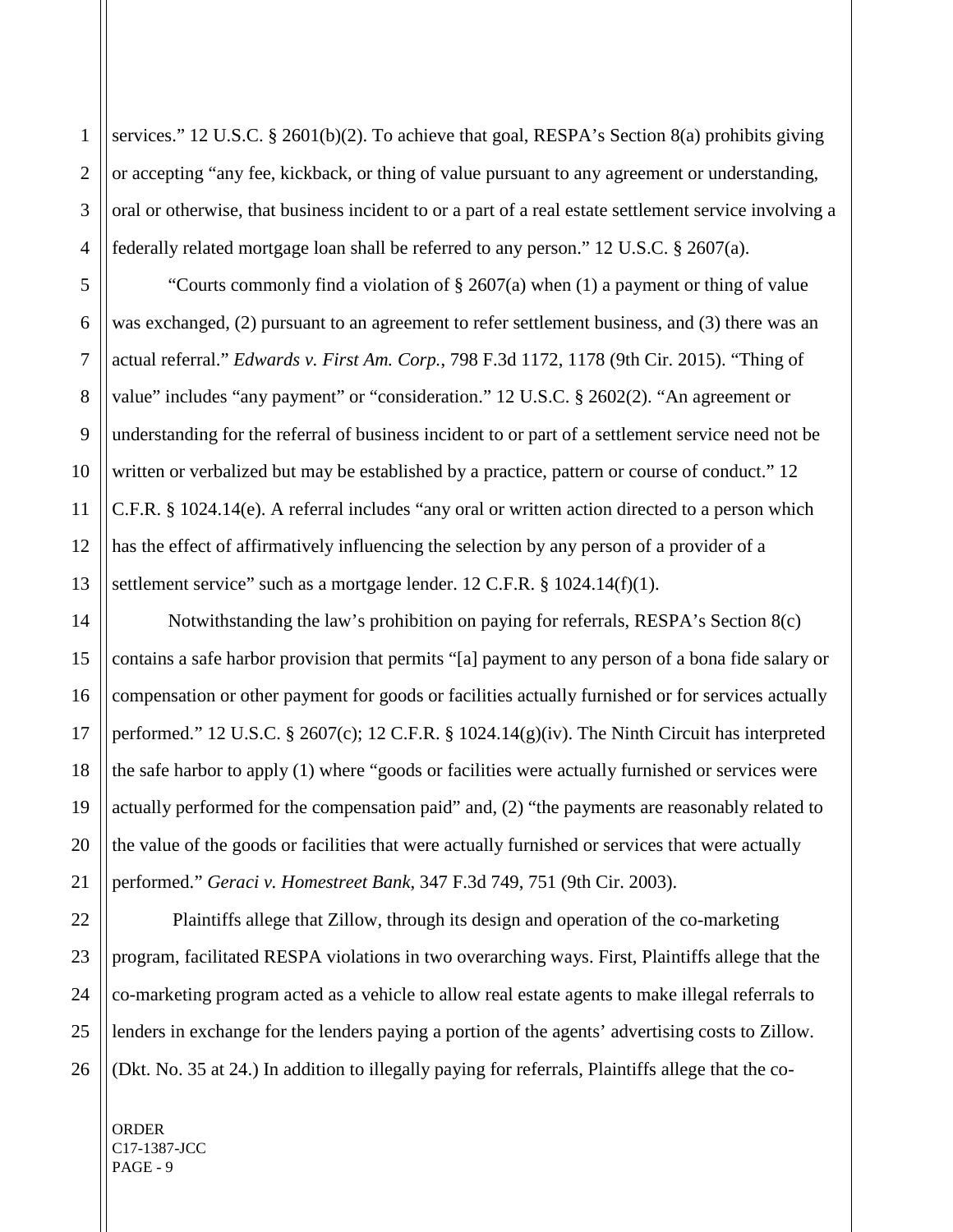marketing program facilitated RESPA violations by allowing lenders to pay a portion of their agents' advertising costs that was in excess of the fair market value for the advertising services they actually received. (*Id*.) As the Court explains below, Plaintiffs have failed to sufficiently plead either theory of RESPA liability.

Plaintiffs allege that Defendants created the co-marketing program to allow real estate agents to steer prospective home buyers to mortgage lenders, in exchange for the lenders paying a portion of the agent's advertising costs to Zillow. (*Id*. at 16.) According to Plaintiffs, referrals occur when lenders receive leads from Zillow and thereafter work with their co-marketing agent to secure the business of the prospective homebuyer. [8](#page-9-0) (*Id*. at 12; Dkt. No. 39 at 11–12.) ("Though Rascoff has analogized Zillow's co-marketing program with earlier print co-marketing programs, this comparison elides an important difference—Zillow directly provides leads to both lenders and advertisers.") Plaintiffs allege that when lenders pay a portion of the agent's advertising costs to Zillow, they are effectively paying to receive unlawful mortgage referrals. (Dkt. No. 35 at 16.)

Plaintiffs support this theory of RESPA liability by citing previous enforcement actions taken by the CFPB. Plaintiffs point to a case from 2015, in which the CFPB levied a \$109 million disgorgement order against a mortgage lender that it alleged referred customers to mortgage insurers in exchange for illegal payments. (*Id*. at 18.) That case involved a so-called "tying arrangement," wherein a mortgage lender refers its clients to certain mortgage insurance companies, who in turn would purchase reinsurance from the referring lender's subsidiary. *See*

<span id="page-9-0"></span><sup>8</sup> Defendants argue that Plaintiffs cannot prove any RESPA violations because they do not allege that Zillow directly provided referrals to lenders. (Dkt. No. 36 at 14–15) ("Zillow does not refer consumers to lenders under the co-marketing program, but rather acts as an online "billboard" providing consumers to lenders under the co-marketing program."). Defendants relatedly argue that Zillow cannot be held liable for encouraging and facilitating RESPA violations because that statute does not provide for aiding and abetting liability. (*Id*. at 16) (citing *Minter v. Wells Fargo Bank, N.A.*, 924 F. Supp. 2d 627, 646 (D. Md. 2013). The Court need not reach these arguments because Plaintiffs have failed to sufficiently allege any RESPA violations, whether by Zillow or third party agents and lenders participating in the co-marketing program.

ORDER C17-1387-JCC PAGE - 10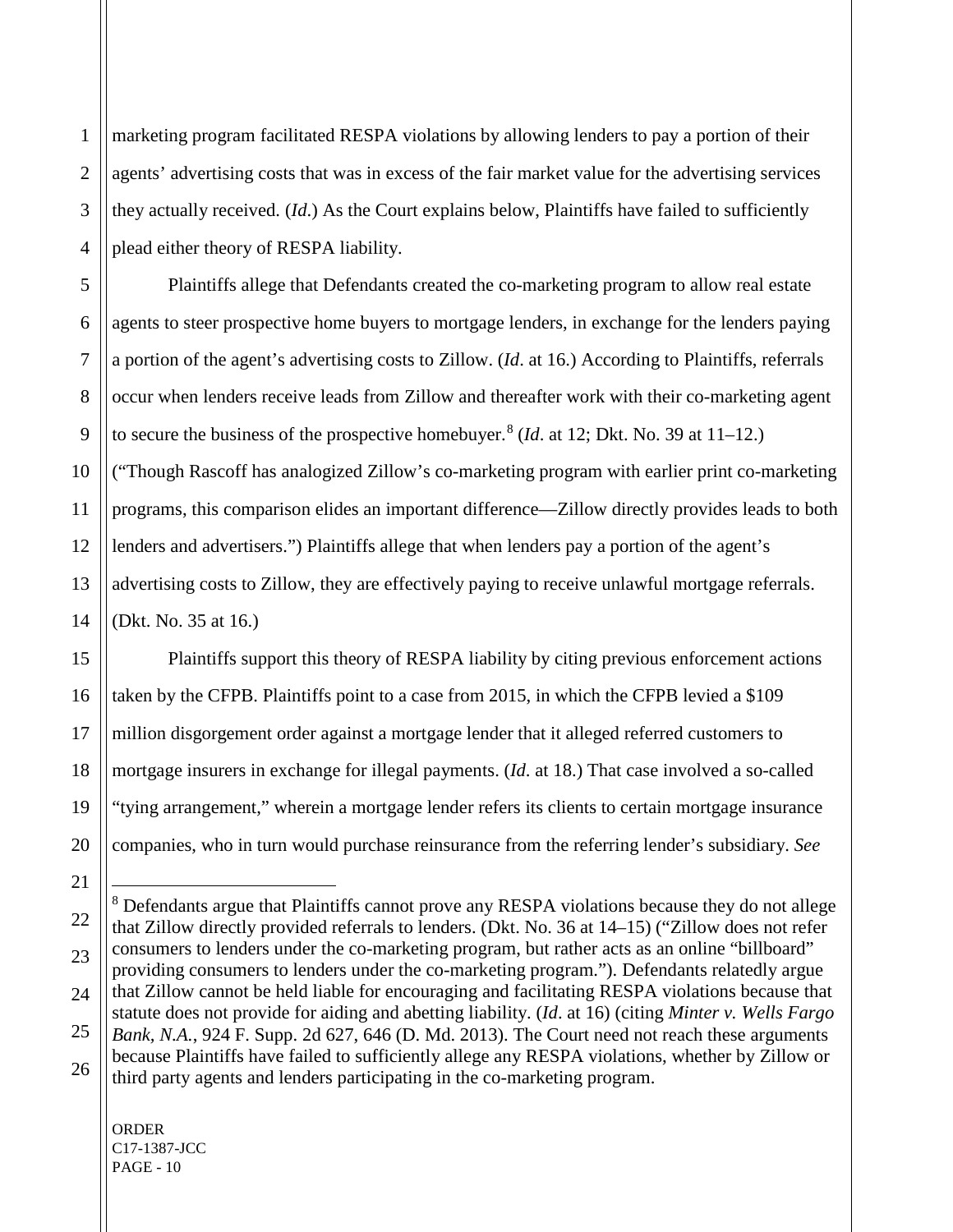*PHH Corp. v. Consumer Fin. Prot. Bureau*, 839 F.3d 1, 40 (D.C. Cir. 2016). The CFPB alleged that the tying arrangement violated RESPA because the lender was referring homebuyers to the mortgage insurers in exchange for its reinsurance subsidiary receiving business. *Id*. In this case, Plaintiffs allege Zillow's co-marketing program creates an analogous type of pay-for-referral arrangement. (Dkt. No. 39 at 11.)

As Defendants note, however, the D.C. Circuit invalidated the CFPB's broad theory of RESPA liability. *See PHH Corp.*, 839 F.3d at 40. The D.C. Circuit held that RESPA's safe harbor allows mortgage lenders to make referrals to third parties on the condition that they purchase services from the lender's affiliate, so long as the third party receives the services at a "reasonable market value." *Id*. The D.C. Circuit concluded that RESPA did not prohibit the tying arrangement at issue because it involved "bona fide payments for services and not payments for referrals." *Id*. The D.C. Circuit's application of the Section 8(c) safe harbor is consistent with the Ninth Circuit's interpretation of that provision requiring that "payments are reasonably related to the value of . . . services that were actually performed." *Geraci*, 347 F.3d 751.

Plaintiffs' first theory of RESPA liability—that the co-marketing program is *per se* illegal because it allowed agents to make referrals in exchange for lenders paying a portion of their advertising costs—is neither factually nor legally viable. In contrast to the tying-arrangement at issue in *PHH Corp.*, which explicitly involved the referral of mortgage insurance business in exchange for the purchase of re-insurance from the referring business, Zillow's co-marketing program, based on Plaintiffs' allegations, allows agents and lenders to jointly advertise their services without requiring agents to refer business to lenders. *See PHH Corp.*, 839 F.3d at 40; (*See* Dkt. No. 35 at 10–13.)

The amended complaint does not contain particularized facts demonstrating that comarketing agents were actually providing unlawful referrals to lenders. For example, the amended complaint does not contain any allegations that a specific co-marketing agent referred mortgage business to a specific lender in exchange for paying its advertising costs to Zillow. But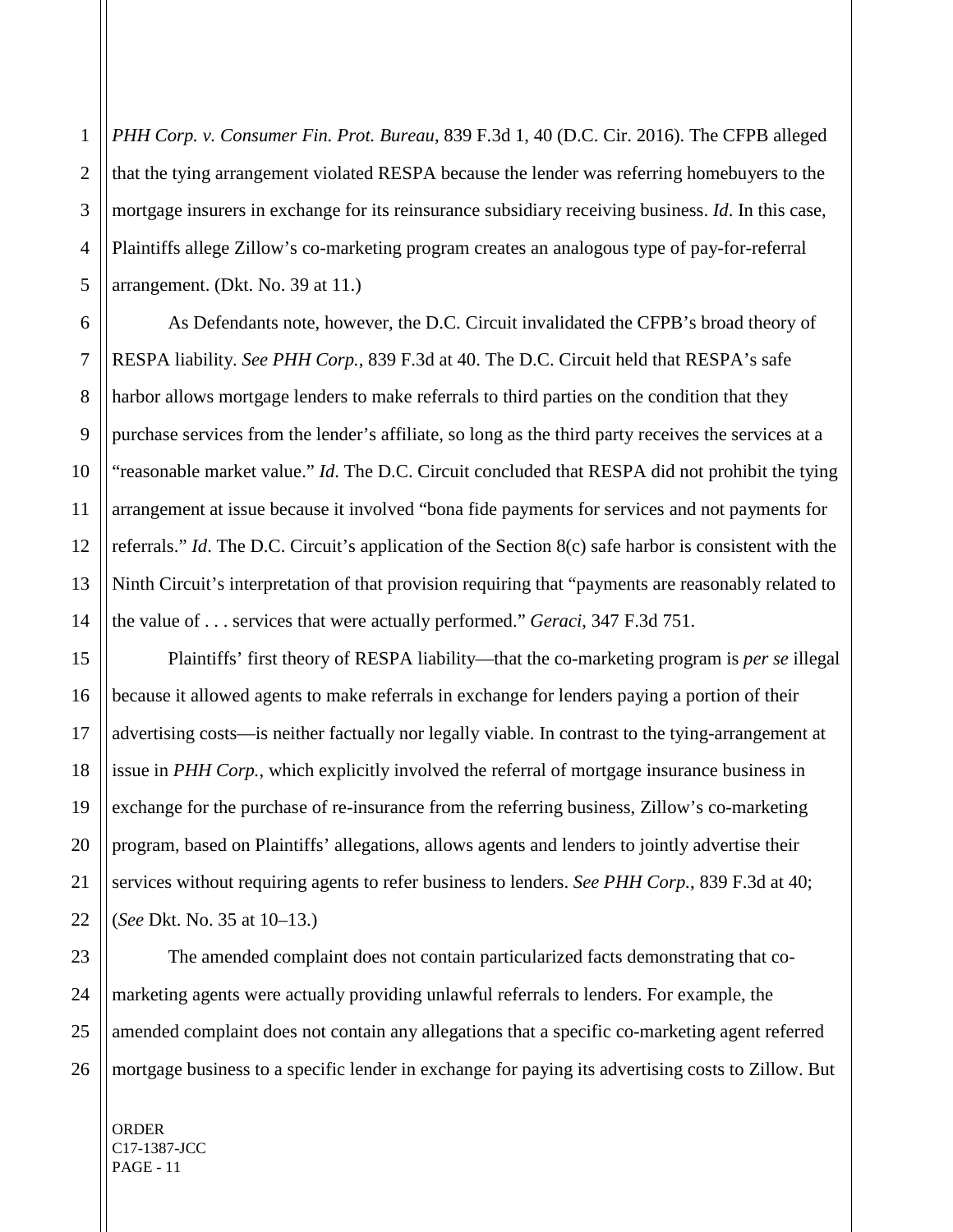even if the Court draws an inference that co-marketing agents were making mortgage referrals, such referrals would fall under the Section 8(c) safe harbor because lenders received advertising services in exchange for paying a portion of their agent's advertising costs. *See* 12 U.S.C. § 2607(c); *PHH Corp.*, 839 F.3d at 40. Therefore, the Court rejects Plaintiffs' theory that the comarketing program, and by extension Zillow, violated RESPA by allowing lenders to pay a portion of agent's advertising costs.

Plaintiffs' alternative theory of liability is that the co-marketing program facilitated RESPA violations by allowing lenders to pay more than fair market value for the advertising services they received from Zillow. (Dkt. No. 39 at 11.) In other words, Plaintiffs assert that the amount lenders were paying above fair market value for the advertising was a form of *quid pro quo* for receiving referrals from lenders. (*Id*.) (citing *PHH Corp.*, 839 F.3d at 50).

Plaintiffs assert that the co-marketing program let lenders "pay a greater share of the marketing budget than is justified by the number of leads generated by the program." (Dkt. No. 35 at 17.) Plaintiffs allege that "[b]ecause a lender only receives 4 leads for every 10 received by the broker, if a single lender paid 50% of the agent's advertising costs, the lender is paying 2.5 times more per lead than the agent does." (*Id*.) Plaintiffs suggest the situation is even worse when multiple lenders collectively pay an agent's costs because each lender receives even fewer leads. (*Id*.) ("If as was permitted under the program, five lenders in total contributed 18% each to the agent's monthly budget, for a total of 90% of that budget, they would be paying 22.5 times more per lead than the agent.")

Plaintiffs additionally allege that certain lenders who participated in the co-marketing program refused to pay more than 31% of an agent's advertising costs because that percentage represented the fair market value of the advertising based on the amount of leads received. (*Id*. at 16.) Plaintiffs further allege that Zillow "itself confirmed that a 30% contribution by the lender corresponds to fair market value a lender receives for advertisement vs. the broker." (*Id*.)

26

While Plaintiffs have explained in detail how the co-marketing program is structured,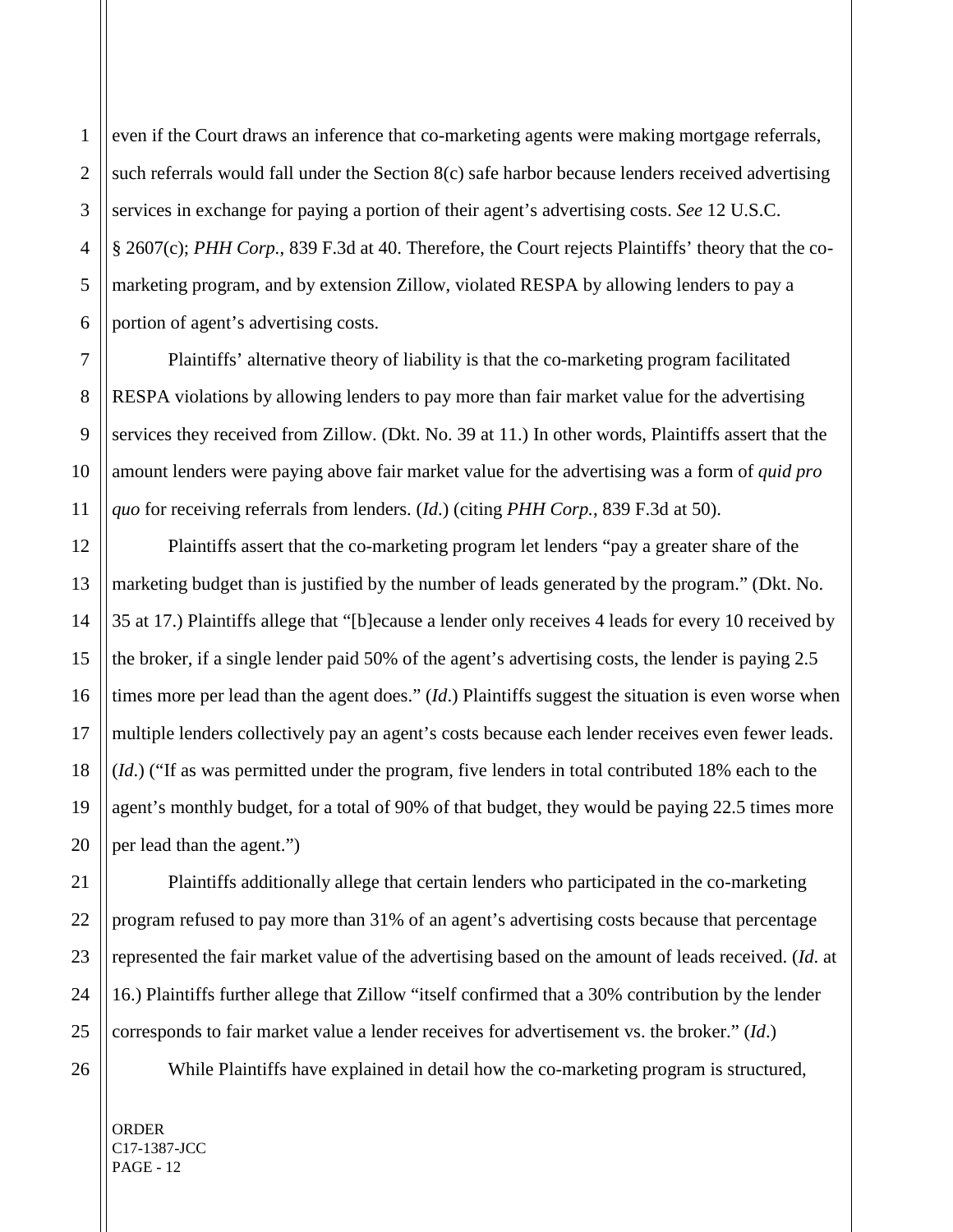they have failed to provide particularized facts that demonstrate co-marketing lenders were paying more than fair market value for the advertising services they received from Zillow. At the outset, the Court notes that Plaintiffs' claims regarding these RESPA violations are supported almost entirely by circumstantial inferences—Plaintiffs have not alleged that Zillow has been charged with, much less found to have violated Section 8(a) of RESPA.<sup>[9](#page-12-0)</sup> The amended complaint does not contain any particularized allegations that specific co-marketing lenders were paying more than fair market value for the advertising services they received from participating in the program. For example, the amended complaint does not allege that a specific co-marketing agent provided a mortgage referral to a specific lender in exchange for that lender paying an amount to Zillow that was above the market value of the advertising services received by the lender. While Plaintiffs assert that a few participating lenders believed 31% of an agent's advertising spend represented the maximum amount a co-marketing lender should spend, they have not alleged that any specific lenders were paying above that amount or, if they were, that such lender considered the amount to be above fair market value.<sup>[10](#page-12-1)</sup>

Further, even if individual lenders were paying more than 31% of an agent's advertising spend, Plaintiffs have not provided particularized facts that support its allegation that the fair market value of co-marketing advertising is roughly equivalent to the percentage of leads a

ORDER C17-1387-JCC PAGE - 13

<span id="page-12-0"></span><sup>&</sup>lt;sup>9</sup> Plaintiffs assume that Zillow's RESPA violations can be inferred from the company's August 2017 disclosure that the CFPB had invited Zillow to discuss a possible settlement and indicated that it intended to pursue further action if those discussions did not result in a settlement. (Dkt. No. 35 at 37.) The Court does not agree that Zillow's disclosure, even when accepted as true, demonstrates that Zillow *violated* RESPA, as Plaintiffs repeatedly suggest throughout the amended complaint. (*See id.*) ("Following the news that the CFPB had determined that the comarketing program had violated the law . . .").

<span id="page-12-1"></span> $10$  The Court also declines to accept as true Plaintiffs' allegation that Zillow confirmed that 30% of an agent's advertising spend represented the fair market value of co-marketing services because judicially noticeable materials contradict that assertion. (*See* Dkt. No. 37 at 78); *Sprewell*, 266 F.3d at 988. While a Zillow representative stated in the 2015 webinar that paying 30% of agent's advertising costs was "the sweet spot," he also said "it can work for more, you know, if a lender wants to contribute more and you guys have the right amount of exposure, it does work." (*Id*.)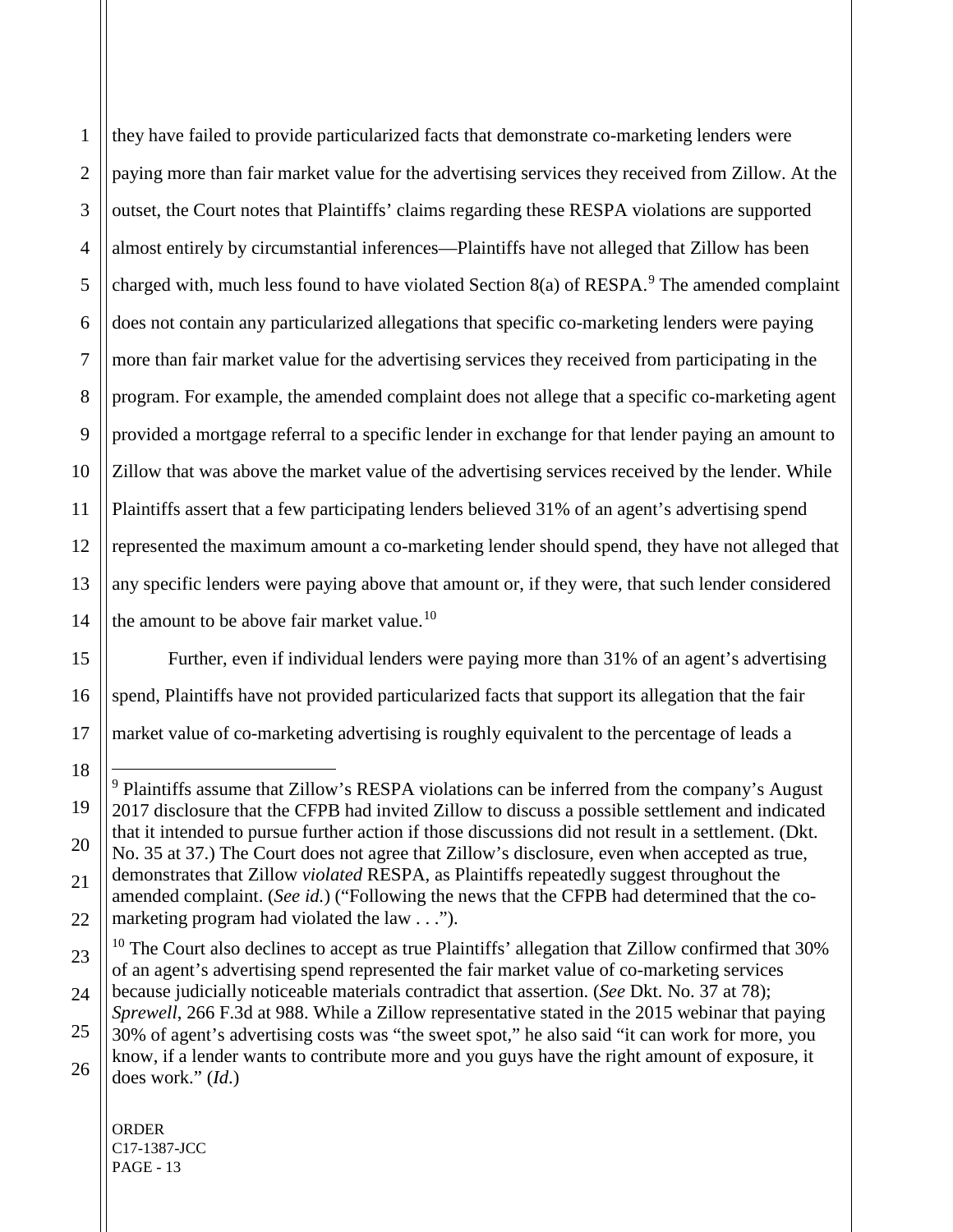1 2 3 4 5 6 7 8 9 lender receives. Zillow charges agents for advertising based on the number of impressions received, not on the number of leads received. (Dkt. No. 35 at 10.) That makes sense because leads are not the only advertising benefit that agents and lenders receive from the co-marketing program. Co-marketing lenders appear alongside their agents when Zillow users view an agent's listing. (*Id*. at 12) (image showing a co-marketing listing with lender's picture and contact information appearing below agent's). Just as co-marketing lenders can solicit a prospective buyer based on the receipt of a lead, prospective buyers can contact lenders based on seeing their information on a listing. Certainly this form of advertising, which is entirely separate from the receipt of leads or potential mortgage referrals, carries a monetary value for participating lenders. Plaintiffs' fair market value theory does not account for this exposure. Nor do Plaintiffs' allegations account for the fact that lenders could place differing values on the advertising provided by the co-marketing program—a consideration that is especially relevant given that Plaintiffs have not alleged that specific lenders were paying above fair market value for comarketing services or how much that amount represented. Plaintiffs have not provided particularized facts that support their claim that co-marketing lenders were paying more than fair market value for the advertising services they received from Zillow in exchange for agents providing mortgage referrals. Having rejected both of Plaintiffs' theories of RESPA liability, the Court concludes that

Plaintiffs' other RESPA allegations against Zillow are similarly unsupported. Plaintiffs allege that Zillow "actively encouraged" agents to make personal recommendations of their comarketing lenders—i.e., to make illegal referrals. (*Id*.) In support of this allegation, Plaintiffs point to the 2015 webinar, in which a Zillow representative suggested that co-marketing agents and lenders should "tag-team" prospective buyers in order for both to make a sale. (*Id.* at 15.) The Zillow representative stated:

It's best to have a conversation of when both of you get a contact, who's going to respond first? And then who's going to do the follow-up? There's no reason why you can't do a tag-team scenario and both working these contacts and being quick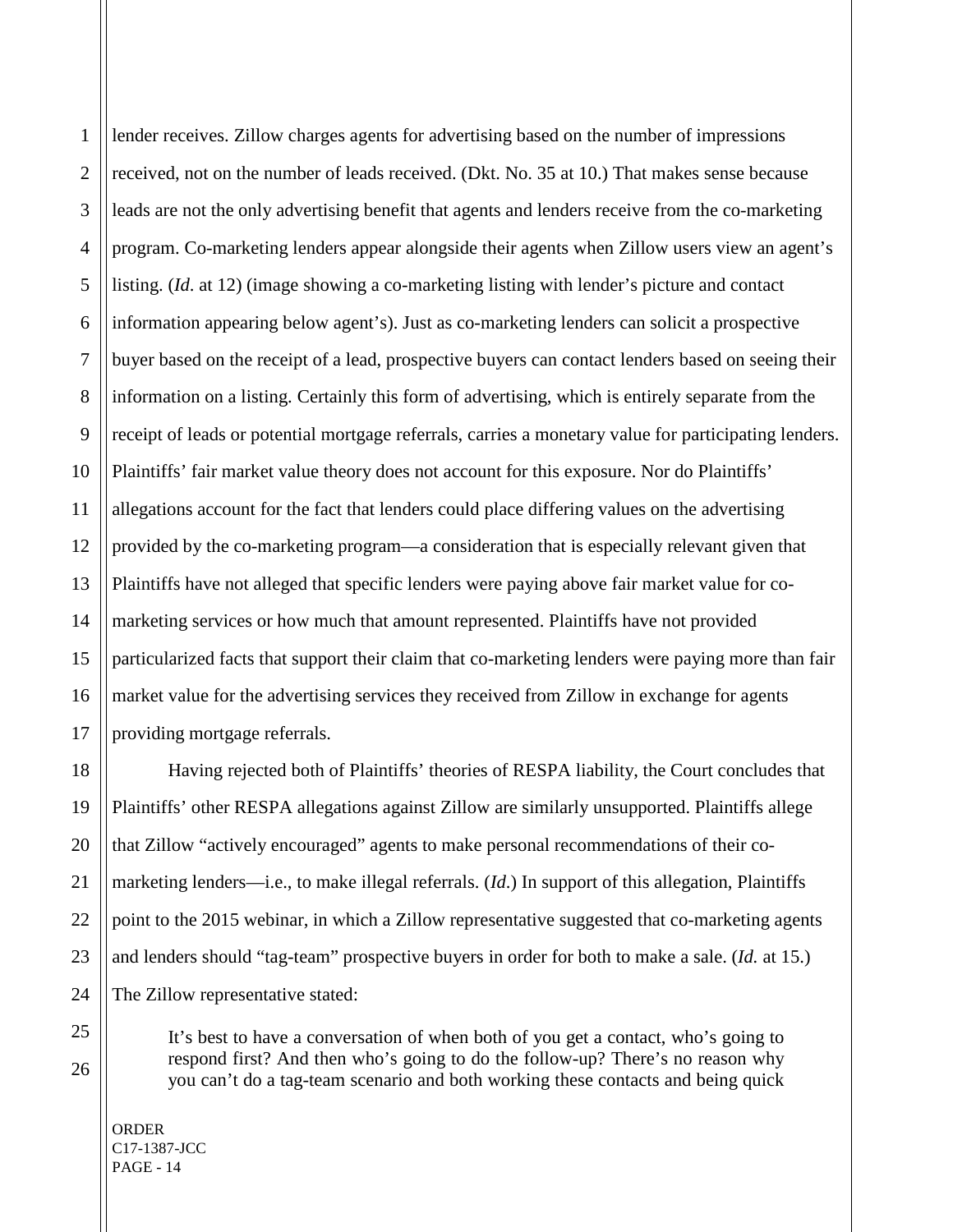on the draw when to get them. And again, I can't say it enough. If you guys are not talking or if you're not talking with the lender, the program will not work.

(Dkt. No. 37 at 82.) These are the only statements that Plaintiffs offer to suggest that Zillow encouraged and instructed agents to refer lenders to homebuyers. (*See generally* Dkt. No. 35.) The representative did not instruct agents to recommend lenders to potential homebuyers, nor can the Court draw such an inference from the above statements. The reasonable inference that the Court can draw from the above statement is that Zillow believed agents and lenders should communicate with one another in order to maximize the chance that they secure a prospective homebuyer's business—that falls short of an instruction by Zillow for agents to refer lenders. The amended complaint does not contain particularized facts that demonstrate Zillow or its representatives actually instructed agents to make referrals, as Plaintiffs' allege.<sup>[11](#page-14-0)</sup>

Plaintiffs' allegation that Zillow designed the co-marketing program to conceal RESPA violations is similarly unsupported by particularized facts. It is unclear to the Court what facts in the amended complaint support this allegation because it seems to support an opposite conclusion. The 2015 webinar, cited repeatedly in the amended complaint, was broadcast to the public, explained how the co-marketing program worked, and provided answers to users' questions. (Dkt. No. 37 at 63–88.) Zillow's public dissemination of information regarding the comarketing program belies Plaintiffs' allegation that the company was attempting to conceal RESPA violations. It is also notable that this public webinar contains just about all of the material facts that support Plaintiffs' allegations that the co-marketing program violated RESPA. Surely, such public disclosure speaks to Defendants' belief—and the existence or lack of scienter—that the co-marketing was legal. *See infra* Part II.C.3.

For the above reasons, the Court finds that the amended complaint does not contain

<span id="page-14-0"></span> $11$  The amended complaint alleges that during the 2015 webinar Zillow encouraged agents to provide lenders with leads even when users opted out of sending their information to comarketing lenders. (Dkt. No. 35 at 15.) That allegation is contradicted by the webinar, in which the Zillow representative instructed agents to inform co-marketing lenders that they would only receive about 40% of an agent's leads. (Dkt. No. 37 at 71–72.)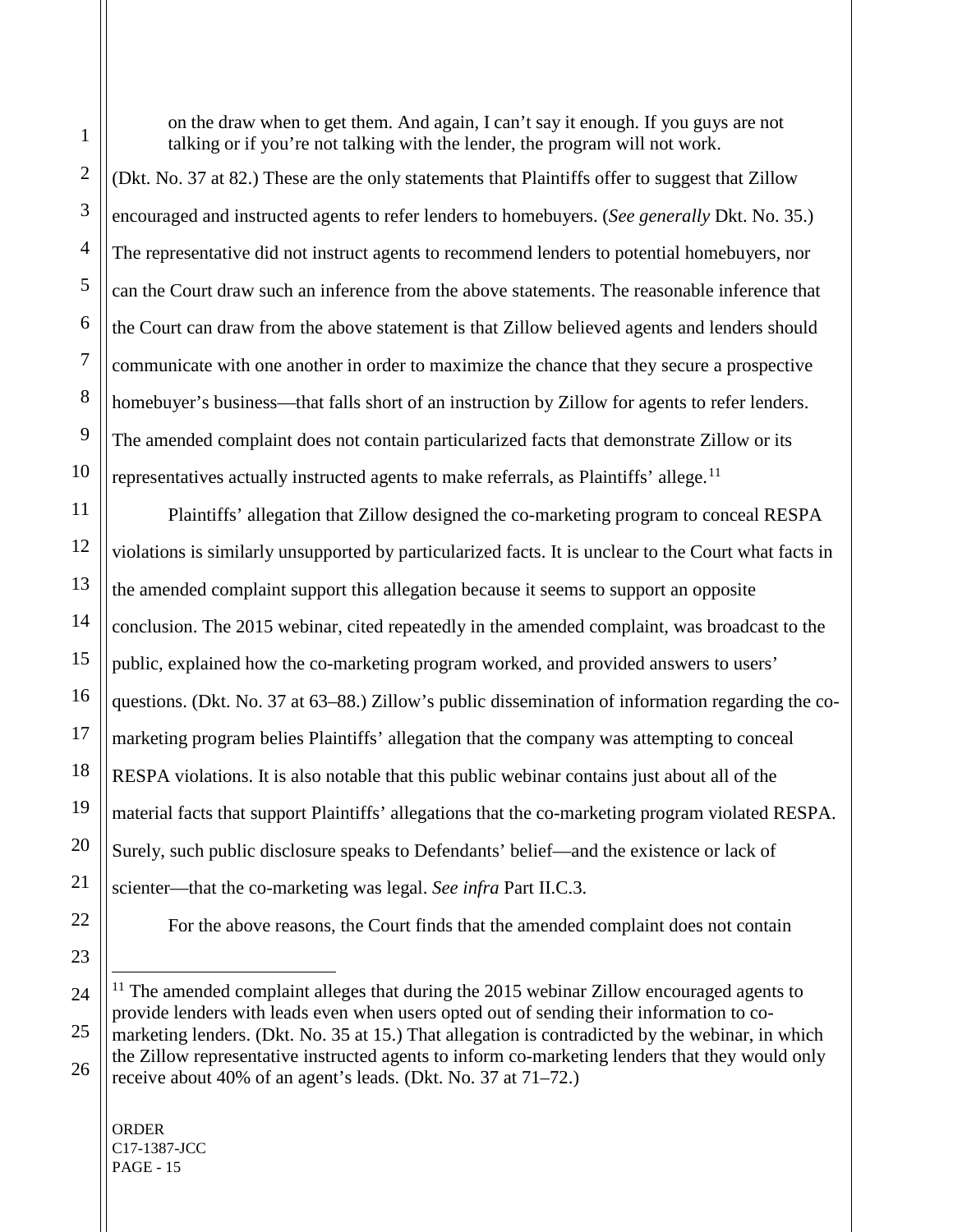<span id="page-15-0"></span>ORDER C17-1387-JCC PAGE - 16 1 2 3 4 5 6 7 8 9 10 11 12 13 14 15 16 17 18 19 20 21 22 23 24 25 26 particularized facts that demonstrate Zillow designed the co-marketing program to violate RESPA and to allow lenders and agents to conceal such violations. Nor does the amended complaint sufficiently allege that the co-marketing program was facilitating RESPA violations. 2. Misleading Statements Having evaluated Plaintiffs' RESPA allegations, the Court now turns to the specific statements Plaintiffs assert were false or misleading. The alleged statements can generally be classified as dealing with Zillow's general legal compliance, the co-marketing program specifically, and the CFPB's investigation into the program. (*See* Dkt. No. 35 at 21–34.) *a. Statements Regarding General Legal Compliance* On February 18, 2014, Zillow filed a Form 10-K with the SEC in which it stated the following regarding the company's compliance with government regulations: [T]he real estate agents, mortgage brokers, banks, property managers, rental agents and some of our other customers and advertisers on our mobile applications and websites are subject to various state and federal laws and regulations relating to real estate, rentals and mortgages. While we do not believe that we are currently subject to these regulations, we intend to ensure that any content created by Zillow is consistent with them by obtaining assurances of compliance from our advertisers and customers for their activities through, and the content they provide on, our mobile applications and websites. (Dkt. No. 35 at 22.)<sup>[12](#page-15-0)</sup> Zillow's initial registration statement, which incorporated by reference the February 2014 10-K, also included the merger agreement between Zillow and Trulia. (*Id*. at 23.) The merger agreement included the following warranty: "[n]either Zillow nor any Zillow Subsidiary is in conflict with, or in default, breach or violation of, (a) any Law applicable to Zillow or any Zillow Subsidiary . . . ." (*Id*.) On February 17, 2015, Zillow filed a Form 10-K that included nearly identical language  $12$  The February 18, 2014 10-K was incorporated by reference in Zillow's initial registration statement that was signed by Defendants Rascoff and Phillips. (Dkt. No. 35 at 21.) Plaintiffs additionally allege that the following documents contained false and misleading statements because they incorporated the February 2014 10-K by reference: a February 2015 Form S-8, an April 2015 Form S-3, an August 17, 2015 Form S-8 Registration Statement, and an August 21, 2015 Form S-8 Registration Statement. (*Id*. at 25–26.)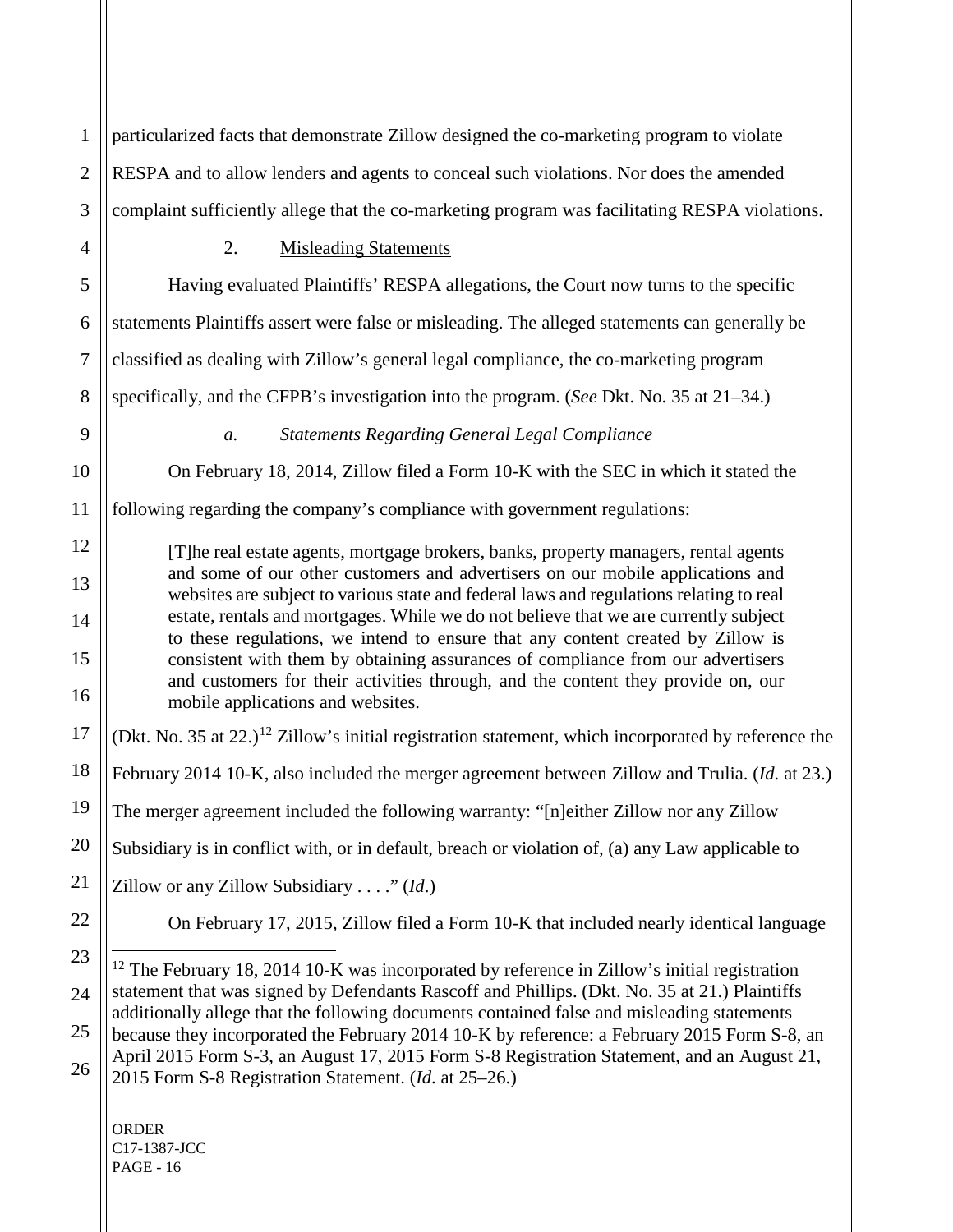1 as the 2014 10-K regarding its compliance with government regulations. (*Id*.) In that filing, Zillow stated that "[w]e endeavor to ensure that any content created by Zillow is consistent with such laws and regulations by obtaining assurances of compliance from our advertisers and consumers for their activities through, and the content they provide on, our mobile applications and websites." (*Id*. at 23–24.)

Plaintiffs allege that Defendants' statements regarding Zillow's legal compliance—that the company "intended" or "endeavored" to comply with government regulations, and that it was not in conflict, default, or breach of any laws—were misleading because the co-marketing program was designed to allow real estate agents and lenders to violate RESPA, in the ways previously detailed by the Court. (Dkt. No. 35 at 22–23.); *see supra* Part II.C.1. As the Court has explained, however, the amended complaint does not include particularized facts that support Plaintiffs' RESPA allegations against Defendants. *See supra* Part II.C.1. The amended complaint does not allege sufficient facts to demonstrate Defendants intended the co-marketing program to violate RESPA, let alone that Zillow or third parties were actually violating the statute. *See In re LifeLock, Inc. Sec. Litig.*, 690 F. App'x 947, 951–52 (9th Cir. 2017) (holding that a corporate defendant's statement that it "endeavored" to comply with an FTC order was not misleading where the complaint lacked particularized facts to show that the defendants knew that a certain practice violated the order).

Therefore, Plaintiffs have failed to provide particularized facts to demonstrate that Defendants' statements regarding Zillow's legal compliance were misleading.<sup>[13](#page-16-0)</sup>

### b. *Non-Disclosure of CFPB Investigation*

Plaintiffs allege that Defendants made misleading statements when failing to disclose information regarding the CFPB's investigation into the co-marketing program. (Dkt. No. 35 at

<span id="page-16-0"></span><sup>&</sup>lt;sup>13</sup> The Court's ruling applies to all of the statements that Plaintiffs allege were misleading for failing to disclose that Zillow's co-marketing program was designed to violate RESPA, and because Zillow allegedly encouraged and instructed agents to commit such violations. (*See* Dkt. No. 35 at 22–33.)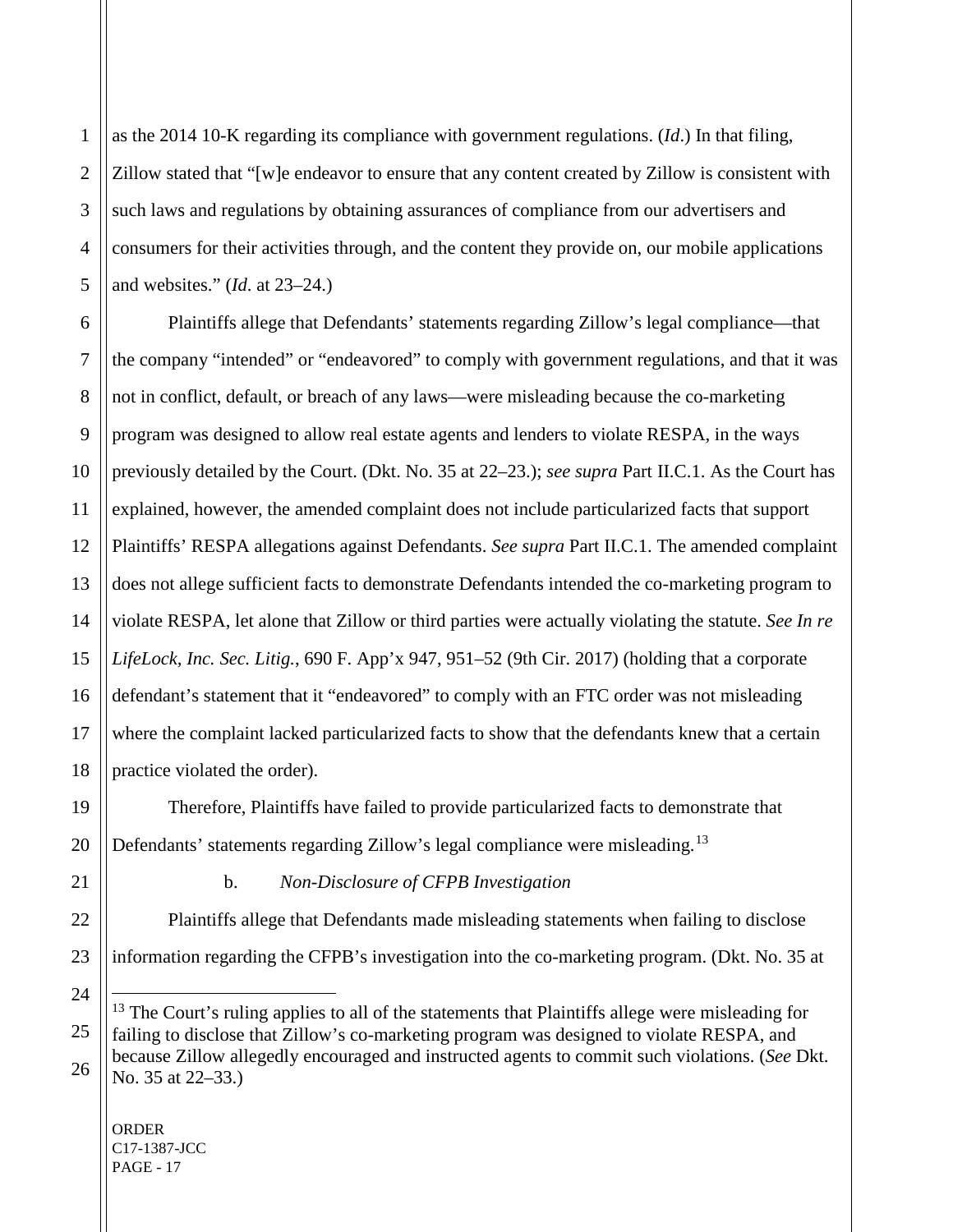| $\mathbf{1}$    | 27–30.) As a general matter, federal securities laws do not require corporations to disclose the                                                                          |
|-----------------|---------------------------------------------------------------------------------------------------------------------------------------------------------------------------|
| $\overline{2}$  | initiation of a government investigation. See Basic v. Levinson, 485 U.S. 224, 234 (1988)                                                                                 |
| 3               | ("Silence, absent a duty to disclose, is not misleading under Rule 10b-5."); Metzler, 540 F.3d at                                                                         |
| $\overline{4}$  | 1071; In re Lions Gate Entm't Corp. Sec. Litig., 165 F. Supp. 3d 1, 12 (S.D.N.Y. 2016) ("[A]                                                                              |
| 5               | government investigation, without more, does not trigger a generalized duty to disclose.") While                                                                          |
| 6               | there is no general duty to disclose investigations, corporations have "a duty to disclose material                                                                       |
| $\tau$          | facts that are necessary to make disclosed statements, whether mandatory or volunteered, not                                                                              |
| 8               | misleading." Hanon v. Dataproducts Corp., 976 F.2d 497, 504 (9th Cir. 1992). Failure to                                                                                   |
| 9               | disclose an investigation can be actionable if the corporation makes "some affirmative statement                                                                          |
| 10              | or omission [] that suggested it was not under any regulatory scrutiny." Metzler, 540 F.3d at                                                                             |
| 11              | 1071.                                                                                                                                                                     |
| 12              | During a November 3, 2015 conference call with investors, Defendant Phillips was                                                                                          |
| 13              | involved in the following exchange with an analyst:                                                                                                                       |
| $\overline{14}$ | <b>Analyst:</b> Can you just give us a sense for how much the mortgage co-advertising                                                                                     |
| 15              | is contributing to agent revenue? And kind of what penetration is? Where you think<br>it can go? And is the RESPA or CFPB kind of investigations into this is $-$ is this |
| 16              | something that should be a concern? Or something that you think is not really an<br>issue?                                                                                |
| 17              | <b>Phillips:</b> Co-marketing with lenders and agents is a very small part of our business,                                                                               |
| 18              | a small contributor to ARPA revenue. Importantly though, we are not seeing<br>lenders depart from this program notwithstanding all of the discussions in the              |
| 19              | marketplace about the CFPB and the CFPB's recent pronouncements and actions.<br>I can assure you that we work diligently to comply with all of the rules put forth by     |
| $20 \,$         | government agencies and of course, we monitor the CFPB and the things that they                                                                                           |
| 21              | are saying and doing to make sure that we remain in compliance and to make sure<br>that we understand how their activities relate to our business.                        |
| 22              | (Dkt. No. 35 at 26.) Plaintiffs allege that Phillips' statement was misleading "for failing to                                                                            |
| 23              | disclose that the CFPB had issued a civil investigative demand attempting to determine whether                                                                            |
| 24              | the co-marketing program violated RESPA." (Id. at 27.) Plaintiffs support that allegation by                                                                              |
| $25\text{ }$    | asserting that Zillow received a subpoena from the CFPB on April 1, 2015, that was "in                                                                                    |
| 26              |                                                                                                                                                                           |
|                 |                                                                                                                                                                           |

ORDER C17-1387-JCC PAGE - 18

Ш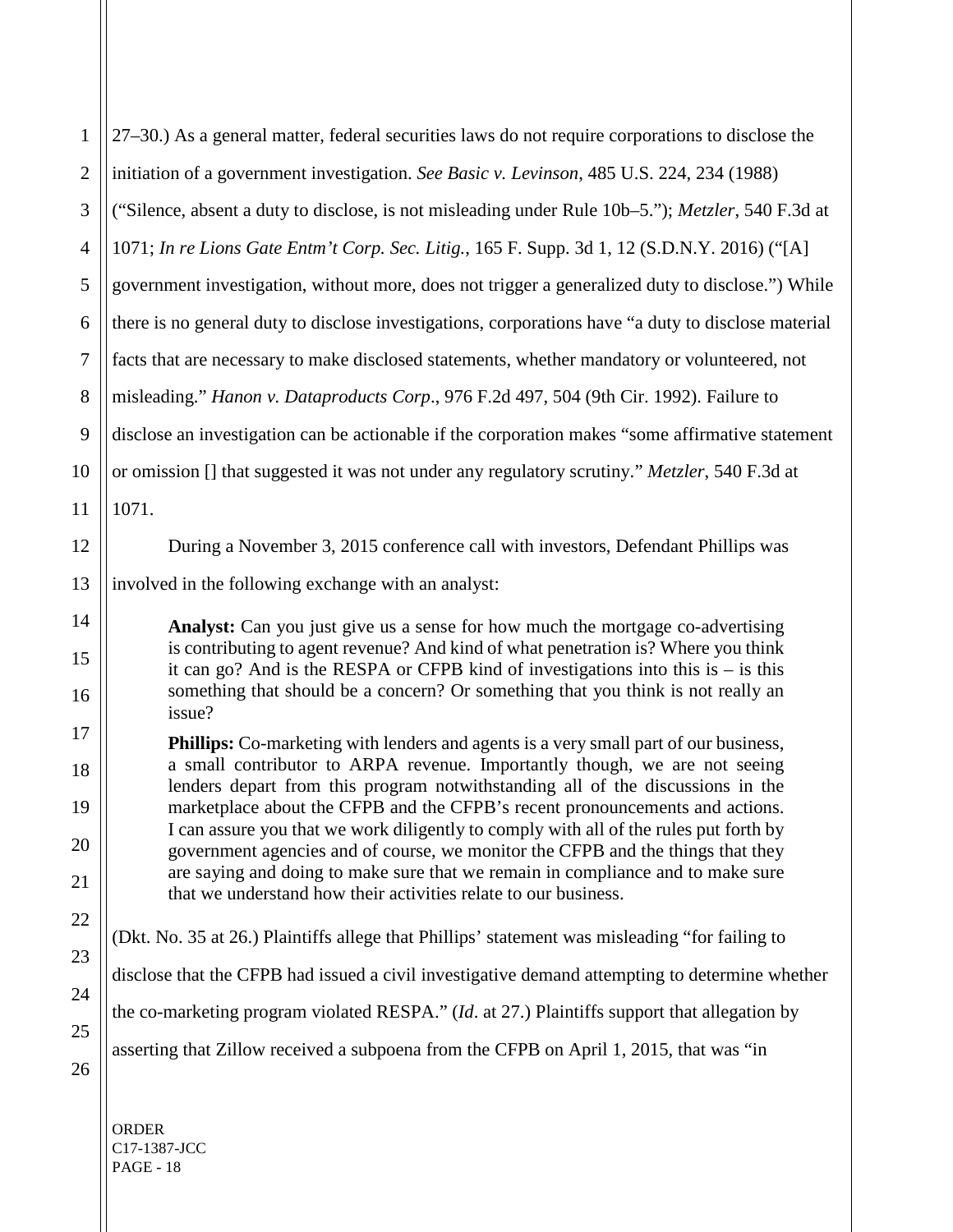connection with an investigation by the CFPB into potential violations of RESPA related to Zillow's co-marketing program."[14](#page-18-0) (*Id*. at 19.)

2

3

4

5

6

7

8

9

10

11

1

The Court concludes that Phillips' statement was not misleading because it was neither an affirmative statement nor omission that suggested Zillow was not under regulatory scrutiny. In response to the analyst's question regarding CFPB investigations into co-advertising programs generally, Phillips stated that Zillow was monitoring the CFPB's actions in order to remain in regulatory compliance. (*Id*. at 26.) The analyst did not ask if the CFPB was investigating Zillow's co-marketing program, nor did Phillips suggest that the CFPB was not investigating Zillow. Nothing that Phillips said or failed to say in response to the analyst's question suggested that Zillow had not received a civil investigative demand from the CFPB.

The non-binding authority cited by Plaintiffs does not warrant an opposite conclusion. (*See* Dkt. No. 39 at 16–17) (citing *In re BioScrip, Inc. Sec. Litig.*, 95 F. Supp. 2d 711, 729 (S.D.N.Y. 2015)). In *BioScrip*, the district court found that the Plaintiff had plausibly alleged a material misstatement based on the defendant corporation's failure to disclose that it had received a civil investigative demand from a federal agency. 95 F. Supp. 2d at 728. The court reasoned that the defendant's nondisclosure was potentially misleading because of an earlier statement by the corporation that it could give no assurance that it "will not receive subpoenas or be requested to produce documents in pending investigations." *Id*. In other words, the failure to disclose the investigation rendered misleading a previously made statement dealing with the corporation's exposure to such investigations. *Id*. Here, Phillips' failure to disclose the April 2015 subpoena did not render her statements to investors, or any previous statement by Zillow,

<span id="page-18-0"></span><sup>25</sup> 26  $14$  However, in another section of the amended complaint, Plaintiffs state that Zillow was not notified "of the CFPB's specific legal concerns regarding the co-marketing program" until it received the NORA letter in early 2017. (Dkt. No. 35 at 5.) It appears clear from the amended complaint that Plaintiffs have not seen the actual contents of the April 2015 subpoena, as their allegations are based on "the CFPB Document Submission Standards provided to Plaintiffs in response to a FOIA request," and not the subpoena itself. (*Id*. at 19.)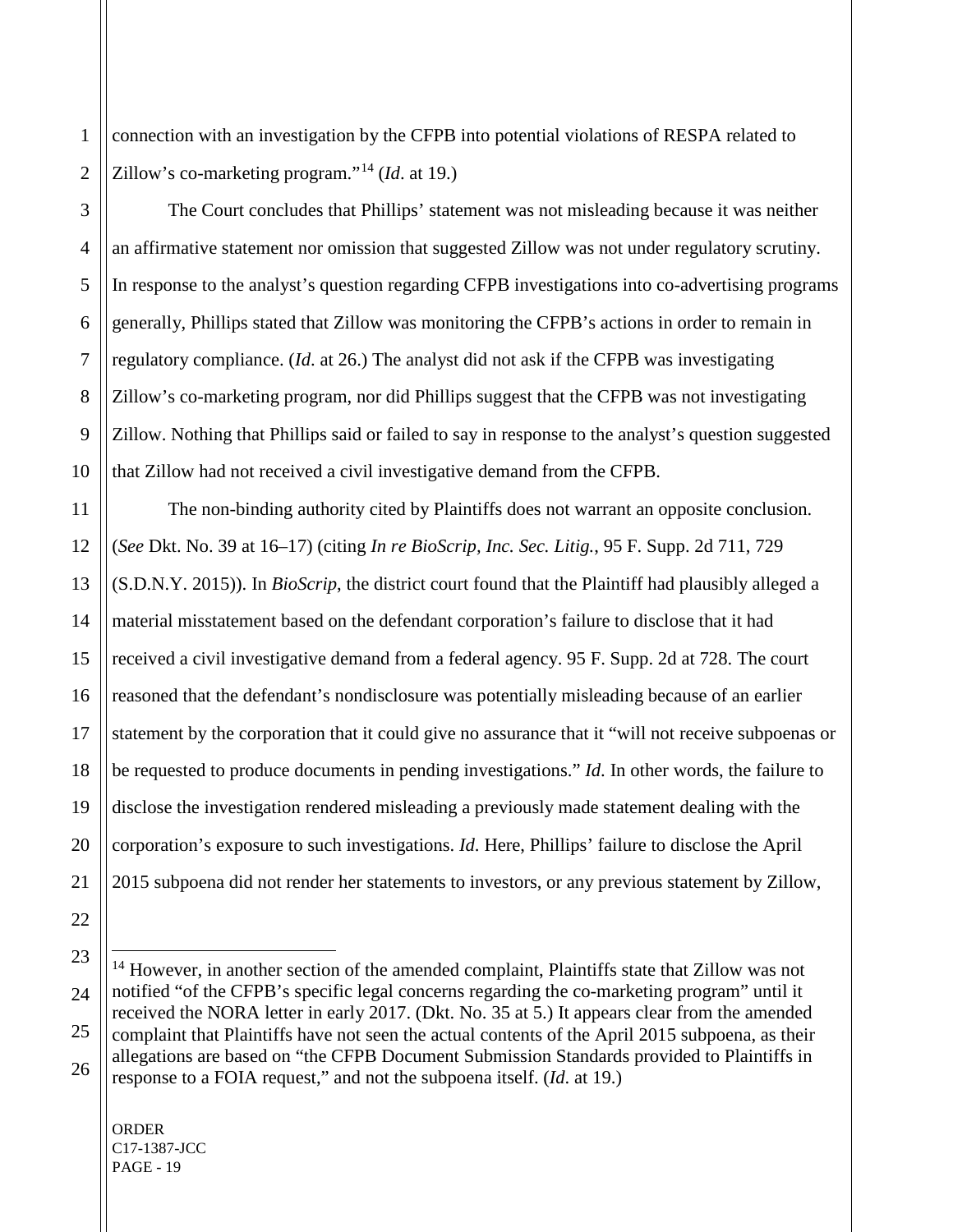1 misleading. $15$ 

2 3 4 5 6 7 8 9 10 11 12 13 14 15 16 17 18 19 20 21 22 23 24 25 26 <sup>15</sup> Plaintiffs additionally allege, and the Court rejects, that the following documents contained misleading statements for failing to disclose the April 2015 subpoena: Zillow's 2015 10-K, a March 2016 Form S-8, an August 2016 Form S-8, Zillow's 2016 10-K, a February 2017 Form S-8. (Dkt. No. 35 at 27–32.) Even if Plaintiffs sufficiently alleged that Defendants' non-disclosure of the 2015 subpoena was misleading, they would be unable to establish loss causation regarding those misstatements because Plaintiffs bought their Zillow securities following Defendants' disclosure of the CFPB's investigation in May 2017. *See infra* Part II.C.4.

# c. *Non-Disclosure of Changes to Co-Marketing Program*

Plaintiffs allege that Defendants made misleading statements when they failed to disclose that the co-marketing program had been altered in response to the CFPB's investigation. During a May 4, 2017 conference call, Phillips made the following statement in response to a question about whether Zillow had noticed if agents and lenders had changed their behavior in light of the CFPB's investigation:

In terms of changes in behavior, we haven't observed anything specific, but I can tell you that real estate agents and lenders are pretty keenly aware of the restrictions that are placed upon their co-marketing efforts through RESPA and other regulatory regimes. So they are intent on complying and pay close attention to their own behavior, monitoring themselves. We think through the way we have put this product together enabled agents and lenders to participate in full compliance with the law.

(Dkt. No. 35 at 30–31.) Later that month, Defendant Rascoff gave an interview on an internet-

based television channel and said the following about the co-marketing program:

[T]wo years ago the CFPB started asking us questions about this [the co-marketing program] and we've been talking with them literally for two years. We think the way we've constructed the program is completely compliant and allows agents and lenders to stay within the confines of the laws that govern this, but we're still talking to the CFPB about it so we'll see.

(*Id*. at 32–33.) Plaintiffs allege that the above statements by Phillips and Rascoff were

misleading for "failing to disclose that Zillow had already altered the co-marketing program in

an attempt to remedy RESPA violations the CFPB had already identified to Zillow." (*Id*. at 32–

<span id="page-19-0"></span>34.) Plaintiffs allege that in the beginning of 2017, Zillow lowered the percentage of an agent's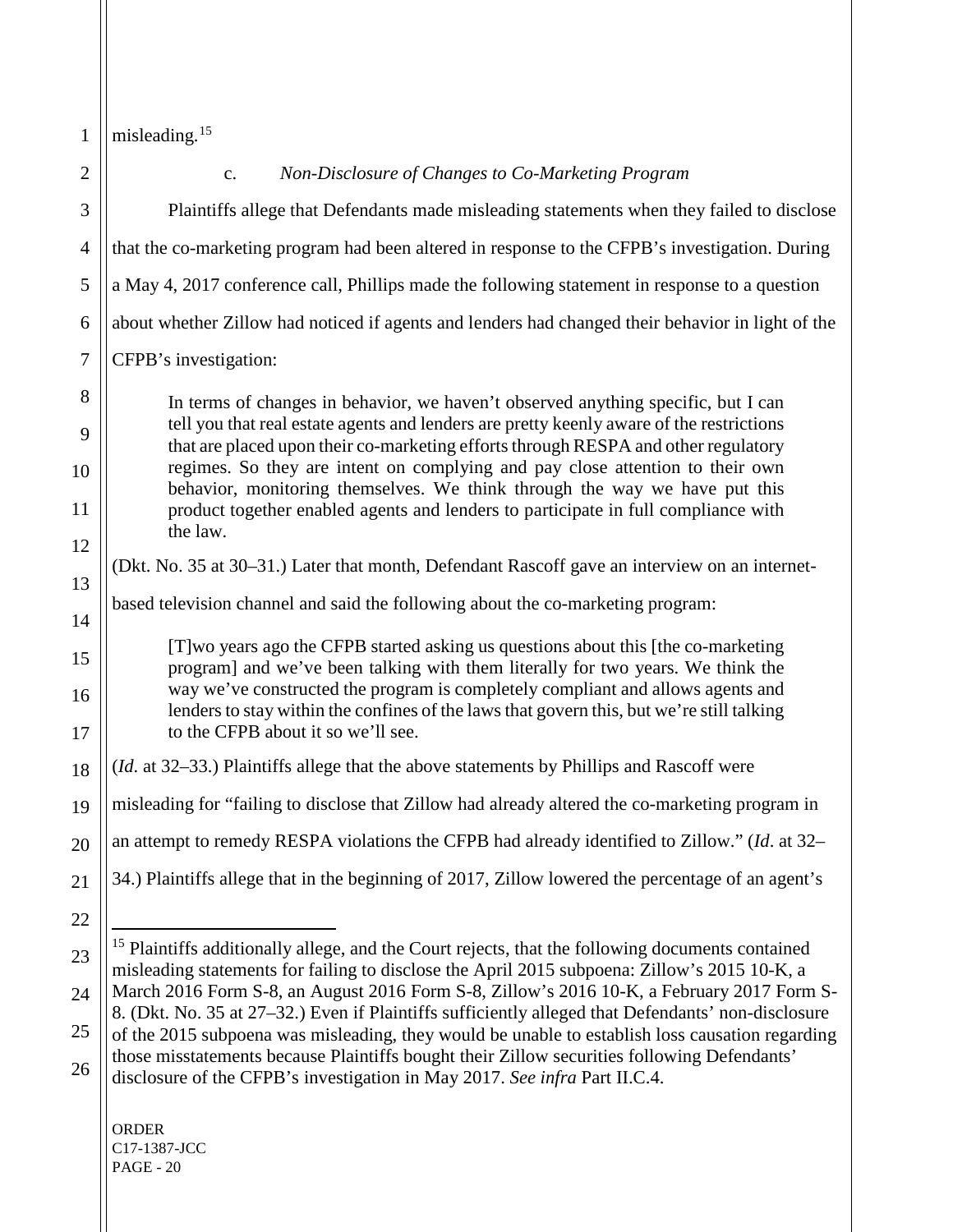advertising costs lenders could collectively contribute based on the CFPB's investigation into the co-marketing program. (*Id*. at 19–20.) Plaintiffs also allege that Zillow concealed this change from the public by not altering its website to reflect the change. (*Id*. at 19.)

Plaintiffs support this claim by providing the testimony of an anonymous witness who allegedly had personal knowledge of Zillow's reasons for changing the co-marketing program. (*Id*. at 19–20.) A securities fraud complaint "relying on statements from confidential witnesses must pass two hurdles to satisfy the PSLRA pleading requirements." *Zucco Partners*, 552 F.3d at 995. First, the confidential witness must be described "with sufficient particularity to support the probability that a person in the position occupied by the source would possess the information alleged." *In re Daou Sys., Inc.*, 411 F.3d 1006, 1015 (9th Cir. 2005). Second, the complaint must include "adequate corroborating details" of the confidential witness' statements. *Id*.

In this case, the anonymous witness worked as a regional sales manager for Zillow, responsible for "overseeing a team of sales reps that were tasked with upselling and cross-selling to existing customers." (Dkt. No. 35 at 20.) According to the anonymous witness, in early 2017 she and her colleagues "were instructed to explain to agents that Zillow was capping total lender contributions at 50% of total advertising costs." (*Id*.) The amended complaint further alleges that the witness' "understanding was that this change was in response to a government investigation." (*Id*.) The anonymous witness further states that Zillow did not immediately update its website to reflect this change to the co-marketing program. (*Id*.)

The amended complaint sufficiently describes the anonymous witness as someone who was in a position to possess the alleged information, and whose statements are corroborated by other facts alleged in the complaint. The amended complaint demonstrates that the witness held a position within Zillow that would provide her with working knowledge of the co-marketing program. (*Id*. at 19–20.) The witness' statement about the co-marketing program's alteration in early 2017 in response to a government investigation, is corroborated by allegations that the CFPB was conducting such an inquiry during that time period. (*Id*. at 21, 37.)

ORDER C17-1387-JCC PAGE - 21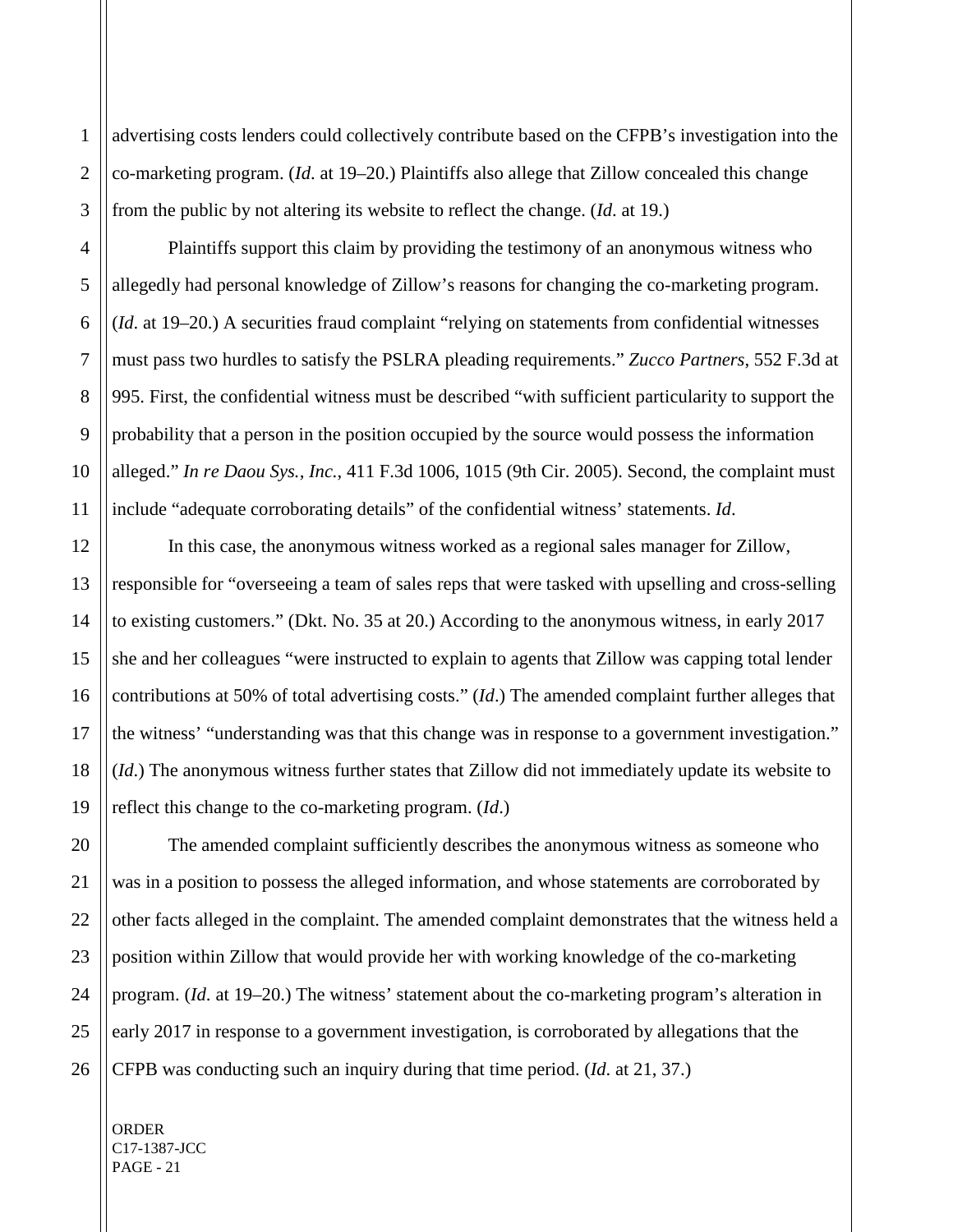Notwithstanding the anonymous witness' statements, the amended complaint does not contain particularized factual allegations that demonstrate Phillips and Roscoff's statements were misleading for "failing to disclose that Zillow had already altered the co-marketing program in an attempt to remedy RESPA violations identified by the CFPB." (*Id*. at 34.) While the confidential witness states that she believes the changes were implemented in response to a government investigation, neither she, nor the amended complaint, contain particularized facts that demonstrate the co-marketing program was altered to "remedy RESPA violations identified by the CFPB." (*Id*. at 34.) The amended complaint does not contain particularized factual allegations that the CFPB informed Zillow that it violated RESPA, much less how such violations occurred. (*See generally* Dkt. No. 35.) As the Court has previously explained, Plaintiffs have not provided particularized facts that demonstrate that the co-marketing program, and by extension Zillow, violated RESPA. *See supra* Part II.C.1.

Without additional particularized facts regarding the reasons Zillow altered the comarketing program, Plaintiffs have failed to allege that Phillips and Rascoff's statements were misleading or false.

#### 3. Scienter

In the context of a securities fraud claim, scienter is a mental state that is characterized by an intent "to deceive, manipulate, or defraud." *Metzler*, 540 F.3d at 1065–66 (citation omitted). In the Ninth Circuit, scienter requires that a defendant make false or misleading statement "intentionally or with deliberate recklessness." *Zucco Partners*, 552 F.3d at 995.

To adequately plead scienter, the PSLRA requires that plaintiffs "state with particularity facts giving rise to a strong inference that the defendant acted with the required state of mind." 15 U.S.C. § 78u–4(b)(2). To plead a "strong inference" of scienter an inference must be "more than merely plausible or reasonable—it must be cogent and at least as compelling as any opposing inference of nonfraudulent intent." *WPP Luxembourg*, 655 F.3d at 1051–52 (citing *Tellabs, Inc. v. Makor Issues & Rights, Ltd.*, 551 U.S. 308, 314 (2007)). Additionally, a court

ORDER C17-1387-JCC PAGE - 22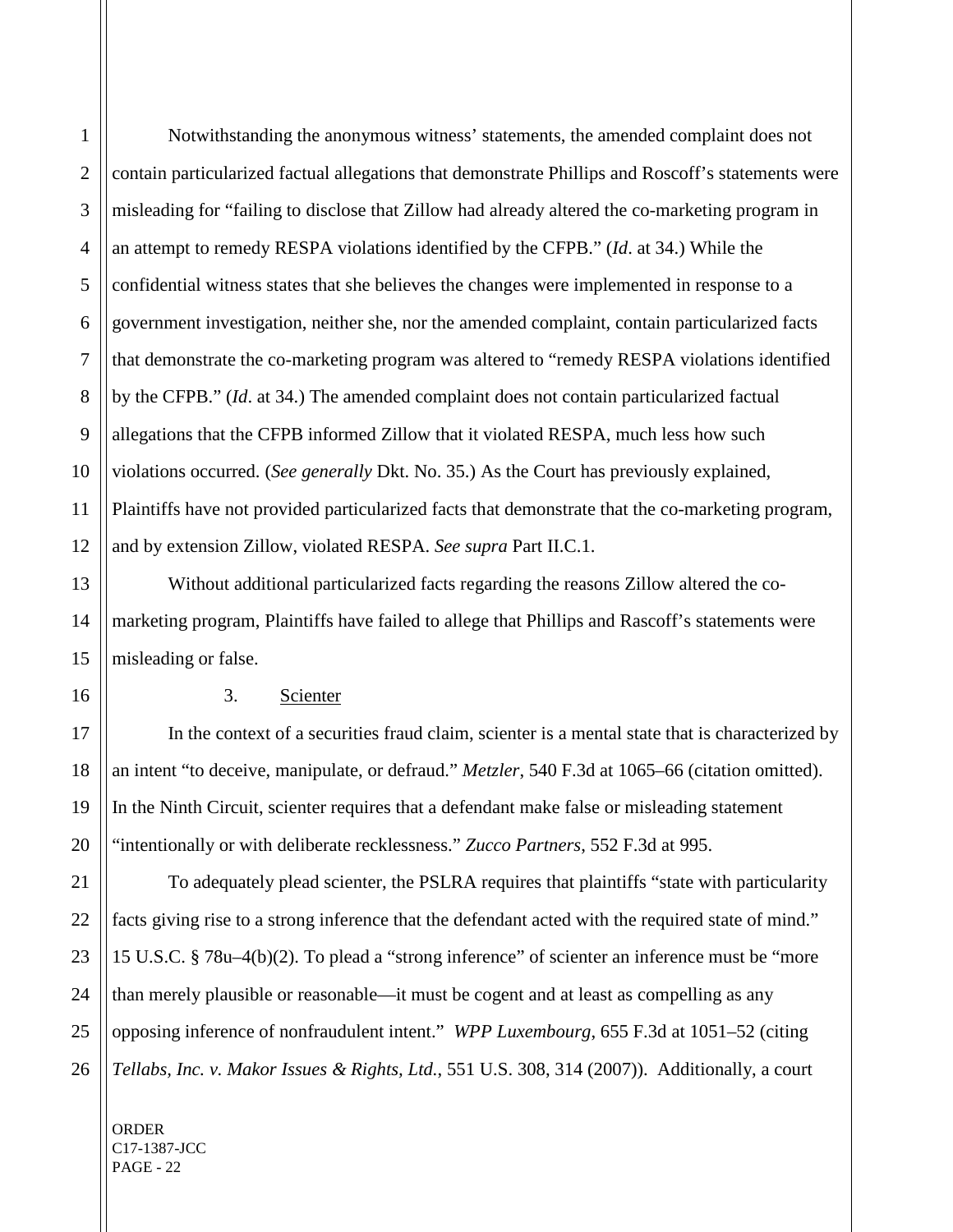must consider whether "all of the facts alleged, taken collectively, give rise to a strong inference of scienter, not whether any individual allegation, scrutinized in isolation, meets that standard." *Tellabs, Inc.*, 551 U.S. at 322–23. The Ninth Circuit has established the following two-step inquiry to determine whether a securities fraud complaint pleads a strong inference of scienter:

[F]irst, we will determine whether any of the plaintiff's allegations, standing alone, are sufficient to create a strong inference of scienter; second, if no individual allegations are sufficient, we will conduct a "holistic" review of the same allegations to determine whether the insufficient allegations combine to create a strong inference of intentional conduct or deliberate recklessness.

*Zucco Partners*, 552 F.3d at 992. When assessing whether a plaintiff has adequately pled a strong inference of scienter, courts must consider "all reasonable inferences to be drawn from the allegations, including inferences unfavorable to the plaintiffs." *In re Daou Sys., Inc.*, 411 F.3d at 1022 (quoting *Gompper v. VISX, Inc.*, 298 F.3d 893, 895 (9th Cir. 2002)).

As the Court has previously explained, the amended complaint does not contain sufficiently particularized facts to adequately allege that Defendants made false or misleading statements regarding Zillow's legal compliance or the CFPB's investigation into the comarketing program. *See supra* Parts II.C.1, II.C.2. Therefore, the facts pled in support of those allegedly misleading statements neither individually nor collectively evince a strong inference that the Defendants made statements with an intent to deceive shareholders. *See id.* The amended complaint includes additional allegations in support of establishing Rascoff and Phillips' scienter—the Court will evaluate each of these allegations individually, and then analyze whether all of the allegations, when taken as a whole, support a strong inference of scienter.

*a. Additional Allegations Supporting Rascoff's Scienter*

Plaintiffs allege that Rascoff's scienter can be inferred from the fact that he had been made aware of a separate 2014 lawsuit that included an allegation that individuals were using the co-marketing program to violate RESPA. (Dkt. No. 35 at 38–39.) In that lawsuit, the plaintiff alleged that she informed Zillow executives that lenders were using the co-marketing program to register fake agent accounts in violation of RESPA. (*Id*. at 39.) Plaintiffs further allege that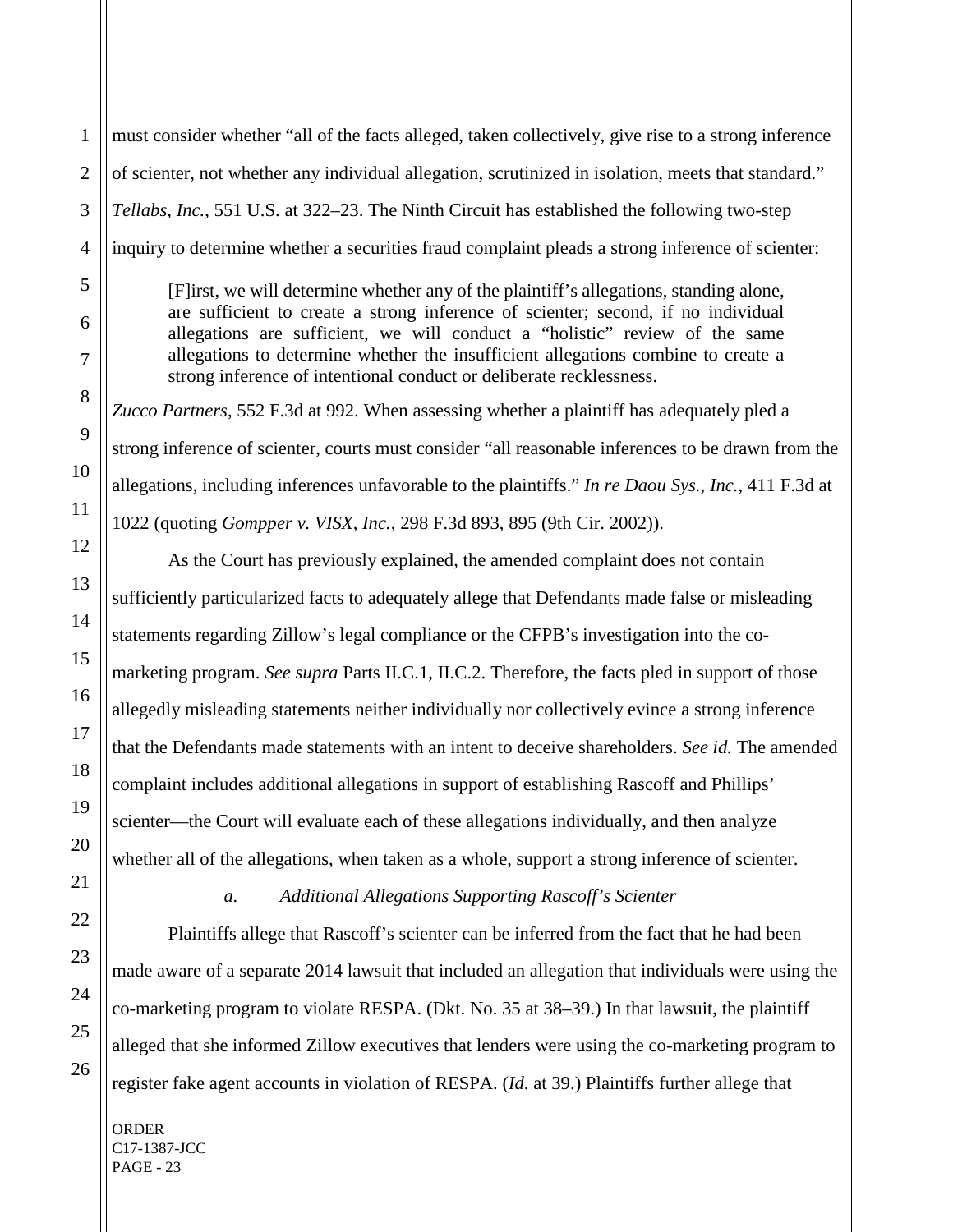Rascoff knew of the plaintiff's allegations and was therefore "aware of red flags that the comarketing program could be used to evade RESPA." (*Id*.)

1

Rascoff's alleged knowledge of another lawsuit dealing with unrelated RESPA allegations does not support a strong inference of scienter. First, the allegations made in the other lawsuit—that lenders were registering fake accounts—bear no resemblance to Plaintiffs' allegations this lawsuit—that co-marketing agents were making illegal referrals to lenders in exchange for the lenders paying above market value for advertising services. (*See generally* Dkt. No. 35.) Second, the complaint does not offer particularized facts to explain how the conduct in the other lawsuit violated RESPA. These vague allegations do not allow the Court to conclude that Rascoff made statements with the requisite scienter.

Plaintiffs additionally allege that Rascoff's scienter can be inferred "from his participation in investor conference calls where Defendants made false exculpatory statements, and his thorough preparations for those conference calls." (*Id*. at 39.) Plaintiffs describe in detail how Rascoff thoroughly prepared for the relevant conference calls: that he reviewed emails provided to him from each of Zillow's departments and that he spent several days prior to the calls preparing his remarks. (*Id*. at 39–40.) Given his preparation, Plaintiffs assert that Rascoff's statements on the calls "could not have been innocently made." (*Id*. at 39.)

The Court has already determined that the amended complaint does not contain particularized facts to demonstrate, as Plaintiffs allege, that Rascoff or Phillips made false statements. *See supra* Part II.C.2.b. While Plaintiffs allege that Rascoff's preparation before conference calls demonstrates that he would have been aware that the co-marketing program violates RESPA, the Court can draw a different, yet equally compelling inference from Rascoff's preparation: that he wanted to ensure that what he and other Zillow executives said on the call was accurate. *See In re Daou Sys., Inc.*, 411 F.3d at 1006 (the Court must consider "all reasonable inferences to be drawn from the allegations, including inferences unfavorable to the plaintiffs.")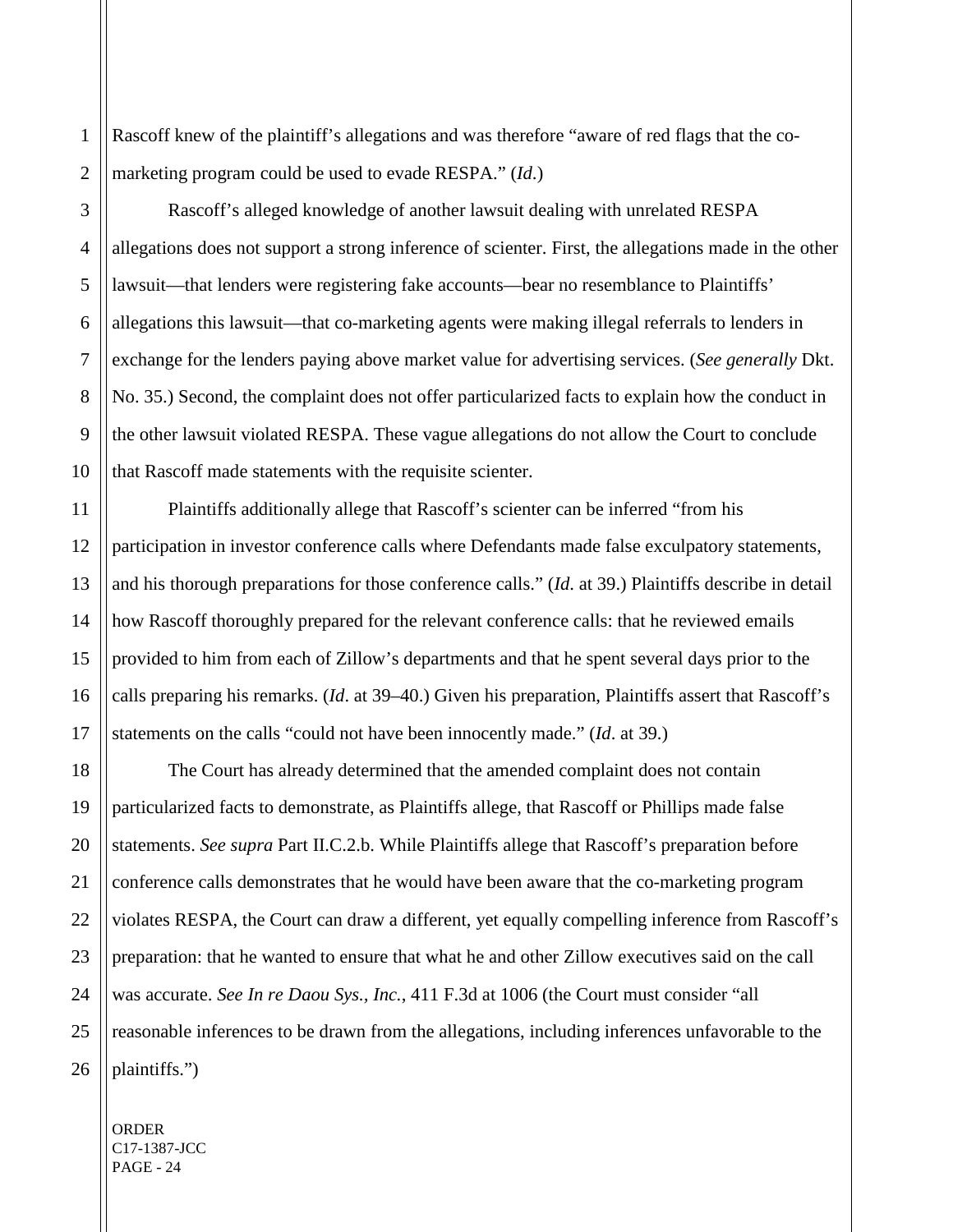Finally, Plaintiffs allege that Rascoff's scienter can be inferred from several allegedly misleading statements that he made during a May 2017 interview. (Dkt. No. 35 at 40.) In that interview, Rascoff stated that:

We think the way we've constructed the program is completely compliant and allows agents and lenders to stay within the confines of the laws that govern this, but we're still talking to the CFPB about it so we'll see. We haven't disclosed the amount of revenue, we've said it's small, but we haven't disclosed it, and, you know, it's an ongoing conversation.

(*Id*. at 33–34.) When asked "if it's a case where you had to alter the co-marketing program how much of an impact would it be on the company," Rascoff responded that "it's really hard to speculate hypothetically because we have no idea whether this ends up being blessed or not. It could have no impact or it could have an impact." (*Id*. at 34.)

Plaintiffs assert that Rascoff's statements were intended to be misleading because the comarketing program did not provide Zillow with a "small" amount of revenue, the program was not compliant with RESPA, and Zillow had already altered the program in response to the CFPB's investigation. (*Id*. at 40.) Plaintiffs assert that the co-marketing program did not provide a small amount of revenue based on a 2017 independent analysis that concluded 10% of Zillow's revenue had exposure to the co-marketing program. (*Id*. at 36.) The analysis Plaintiffs cite does not provide particularized facts that demonstrate Rascoff's characterization of co-marketing revenues as "small" was false. Nor does it allow the Court to draw a strong inference of scienter. Moreover, the Court has already ruled that the amended complaint has not alleged sufficient facts to demonstrate that the co-marketing program violated RESPA or that the program was altered in order to remedy RESPA violations. *See supra* Parts II.C.1., II.C.2, II.C.3. Therefore, the Court cannot conclude that Rascoff's statements regarding the co-marketing program's compliance with RESPA evinced a strong inference of scienter.

# *b. Additional Allegations Supporting Phillips' Scienter*

Plaintiffs allege that Phillips' scienter can be inferred from: (1) her preparation for and false statements during several conference calls; (2) suspicious sales of Zillow securities during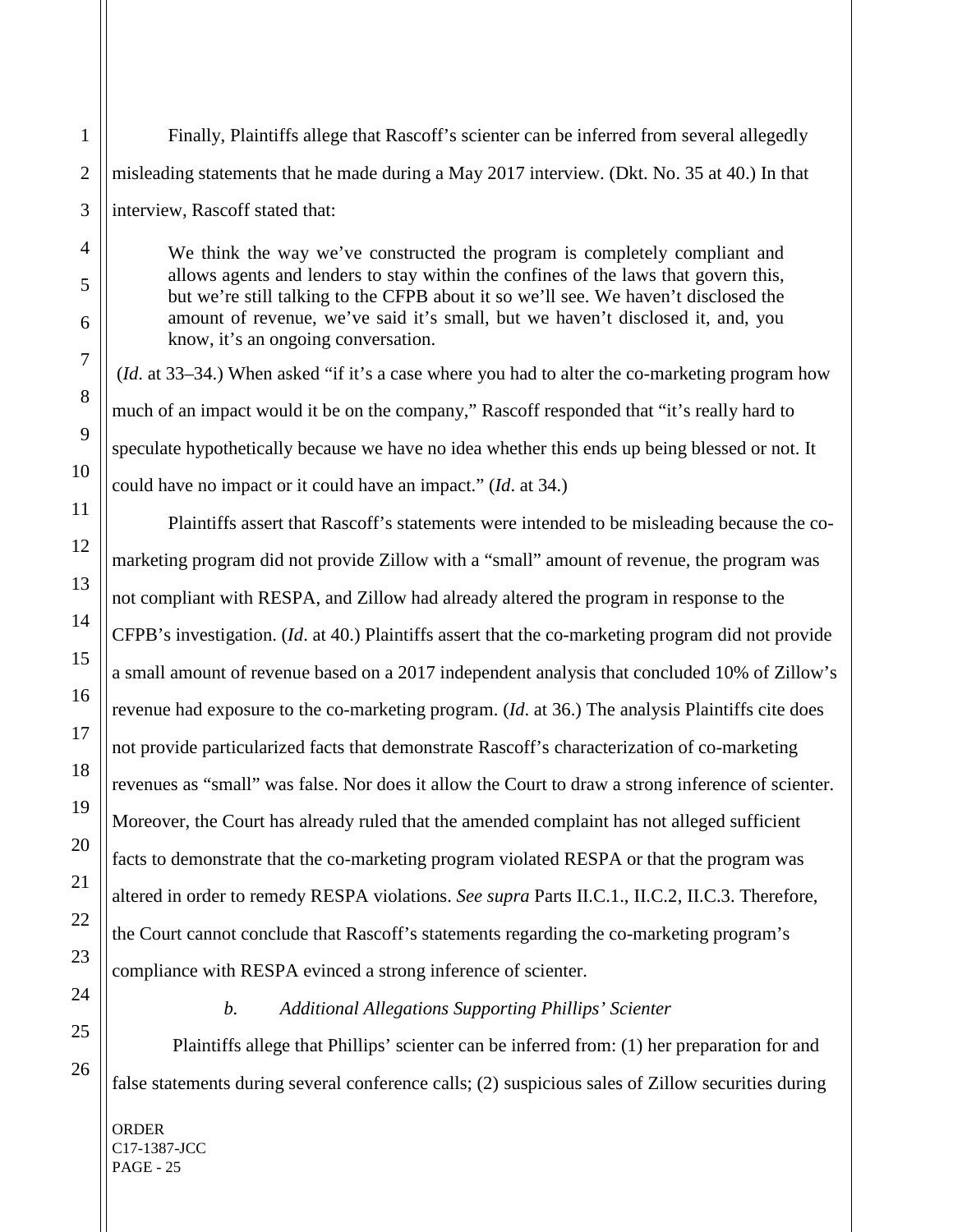the class period; (3) her dual position as Zillow's Chief Financial Officer and Chief Legal Officer and (4) her role in performing due diligence with respect to Zillow's merger with Trulia. (Dkt. No. 35 at 40–43.) As with Plaintiffs' allegations against Rascoff, the Court concludes that Phillips' preparation for conference calls and her statements during those calls do not demonstrate a strong inference of scienter. *See supra* Part II.C.3.a.

Suspicious stock sales can provide circumstantial evidence of scienter, so long as they are "dramatically out of line with prior trading practices at times calculated to maximize the personal benefit from undisclosed inside information." *In re Silicon Graphics Inc. Sec. Litig.*, 183 F.3d 970, 986 (9th Cir. 1999) (quoting *In re Apple Comput. Sec. Litig.*, 886 F.2d 1109, 1117 (9th Cir.1989)). Three factors are relevant to this inquiry: (1) the amount and percentage of the shares sold; (2) the timing of the sales; and (3) whether the sales were consistent with the insider's trading history. *Id.*

Plaintiffs allege that on May 9, 2017, Phillips exercised options to purchase 28,203 shares of Zillow Class A and Class C stock, and then immediately sold the stock for \$1,206,866.41, generating a profit of \$916,418.50. (Dkt. No. 35 at 41.) Plaintiffs assert this stock sale is indicative of Phillips' scienter because they were not conducted pursuant to a pre-existing trading plan, were her first sales in two years, and resulted in a profit of more than double her annual salary. (*Id*. at 42.)

Judicially noticeable materials demonstrate that Phillips' stock sales should not be viewed as circumstantial evidence of scienter. The sales in question represented less than 10% of Phillips' Class A shares and less than 5% of her Class C shares. (Dkt. No. 37 at 112–24.) The Ninth Circuit has held that significantly larger stock sales fail to demonstrate a strong inference of scienter. *See Metzler*, 540 F.3d at 1067 (executive's sale of 37% of shares during class period did not raise strong inference of scienter).

The Court does not perceive, and Plaintiffs do not specify, how the timing of Phillips' sale demonstrates her scienter. The sale immediately followed Zillow's disclosure of the CFPB's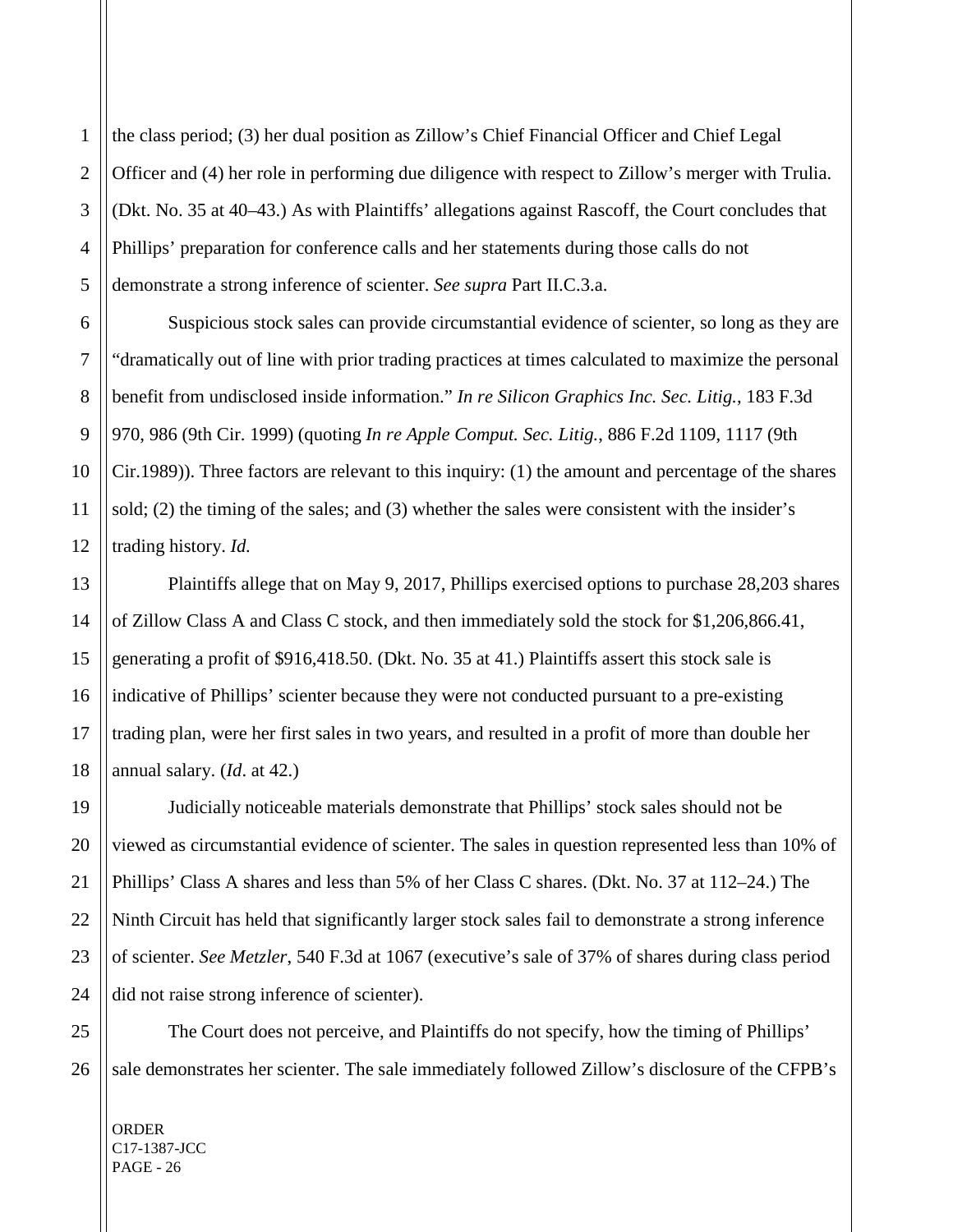investigation into the co-marketing program, and a warning that the company could potentially face future legal action stemming from the CFPB's inquiry. (*Compare* Dkt. No. 35 at 35, *with* Dkt. No. 37 at 118.) The Court would expect a suspicious stock sale to proceed, not follow such a disclosure. Finally, the stock sales at issue were not dramatically out of line with Phillips' prior sales. In February 2015, which is part of the proposed class period, Phillips sold almost 20% of her Zillow securities—a substantially larger percentage than the sales Plaintiffs allege are suspicious. (*See* Dkt. No. 37 at 126–127.)

Plaintiffs next allege that Phillips' scienter can be inferred from her position as Zillow's CFO and CLO. In those roles, Plaintiffs allege Phillips had knowledge of the CFPB's investigation into the co-marketing program. (Dkt. No. 35 at 42.) Plaintiffs similarly allege that because Phillips "was responsible for conducting due diligence on the merger with Trulia with respect to legal matters, [she was] therefore responsible for ensuring the truth of Zillow, Inc.'s representation that none of Zillow's operations were in breach or violation of any applicable laws." (*Id*.)

"Corporate management's general awareness of the day-to-day workings of the company's business does not establish scienter—at least absent some additional allegation of specific information conveyed to management and related to the fraud." *In re Vantive Corp. Sec. Litig.*, 283 F.3d 1079, 1087–88 (9th Cir. 2002). Although Phillips' role within Zillow almost certainly made her privy to the CFPB's investigation, the Court can only infer scienter from that fact if Phillips made misleading statements about information gained through her position. Plaintiffs' scienter allegations presume that Phillips made false statements about the comarketing program and the CFPB investigation. (Dkt. No. 39 at 21) ("the Complaint provides detailed allegations that demonstrate Defendant's actual knowledge of the fraud."). However, as the Court has ruled, the amended complaint has not sufficiently alleged that Phillips made any material misleading statements. *See supra* Part II.C.2.

Nor does the Court think a strong inference of scienter is demonstrated through Phillips'

ORDER C17-1387-JCC PAGE - 27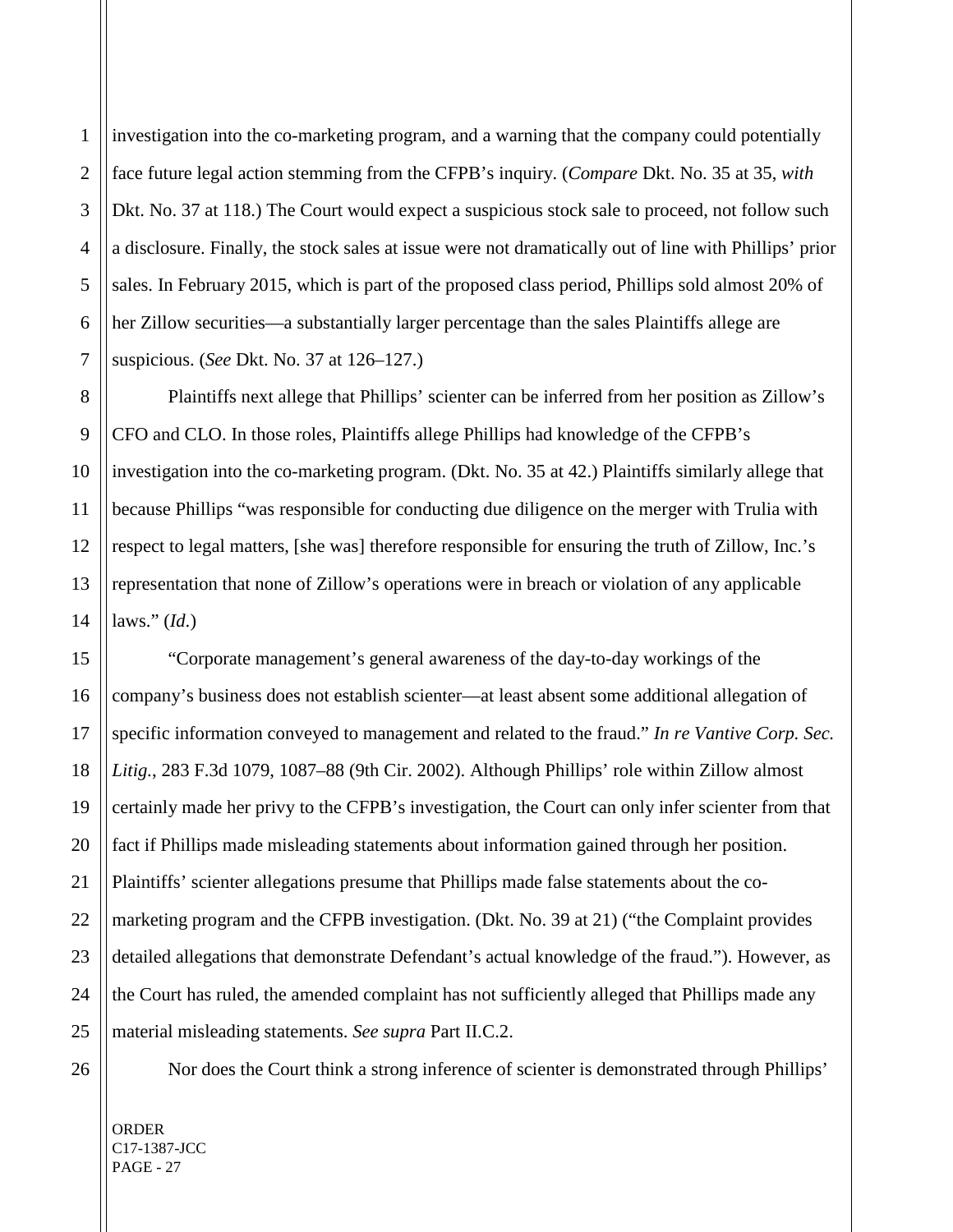role in performing due diligence with respect to Zillow's merger with Trulia. Plaintiffs allege that the merger process "would have caused [Phillips] to pay close attention to the legality of the co-marketing program." (Dkt. No. 35 at 42.) Again, this allegation presumes that the comarketing program actually violated RESPA. Since the amended complaint does not contain particularized facts that demonstrate Zillow violated RESPA, the Court cannot infer scienter from Phillips' representation during the merger that "[n]either Zillow nor any Zillow Subsidiary is in conflict with, or in default, breach or violation, of (a) any Law applicable to Zillow or any Zillow Subsidiary." (*Id*. at 43.)

For those reasons, none of the above allegations, taken individually, support a strong inference of Phillips' scienter.

#### *c. Scienter Allegations Taken as a Whole*

Plaintiffs allege that Defendants' actions during the class period support a strong inference of scienter because they evince an intent to mislead shareholders about the legality of the co-marketing program. (*See* Dkt. No. 39 at 20–24.) The Court concludes that the allegations in the amended complaint, taken collectively, support a contrary and more compelling inference—that Defendants believed the co-marketing program did not violate RESPA. Because the Court must consider all inferences, even those unfavorable to Plaintiffs, it finds that the amended complaint does not support a strong inference of scienter.

As the Court has already explained, Plaintiffs' scienter allegations are premised on the idea that the co-marketing program violates RESPA, and that the CFPB informed Zillow of such violations. (*See* Dkt. No. 35 at 38–44.) However, Plaintiffs have not provided particularized allegations to support their theory of RESPA liability. Nor does the amended complaint contain sufficient allegations to support that the CFPB determined that Zillow violated RESPA.

Further, the statements that Plaintiffs allege are misleading also evince a belief that the program was legal. In its general legal compliance statements made prior to the CFPB's investigation, Zillow asserted that it did not believe it was subject to "federal laws and

ORDER C17-1387-JCC PAGE - 28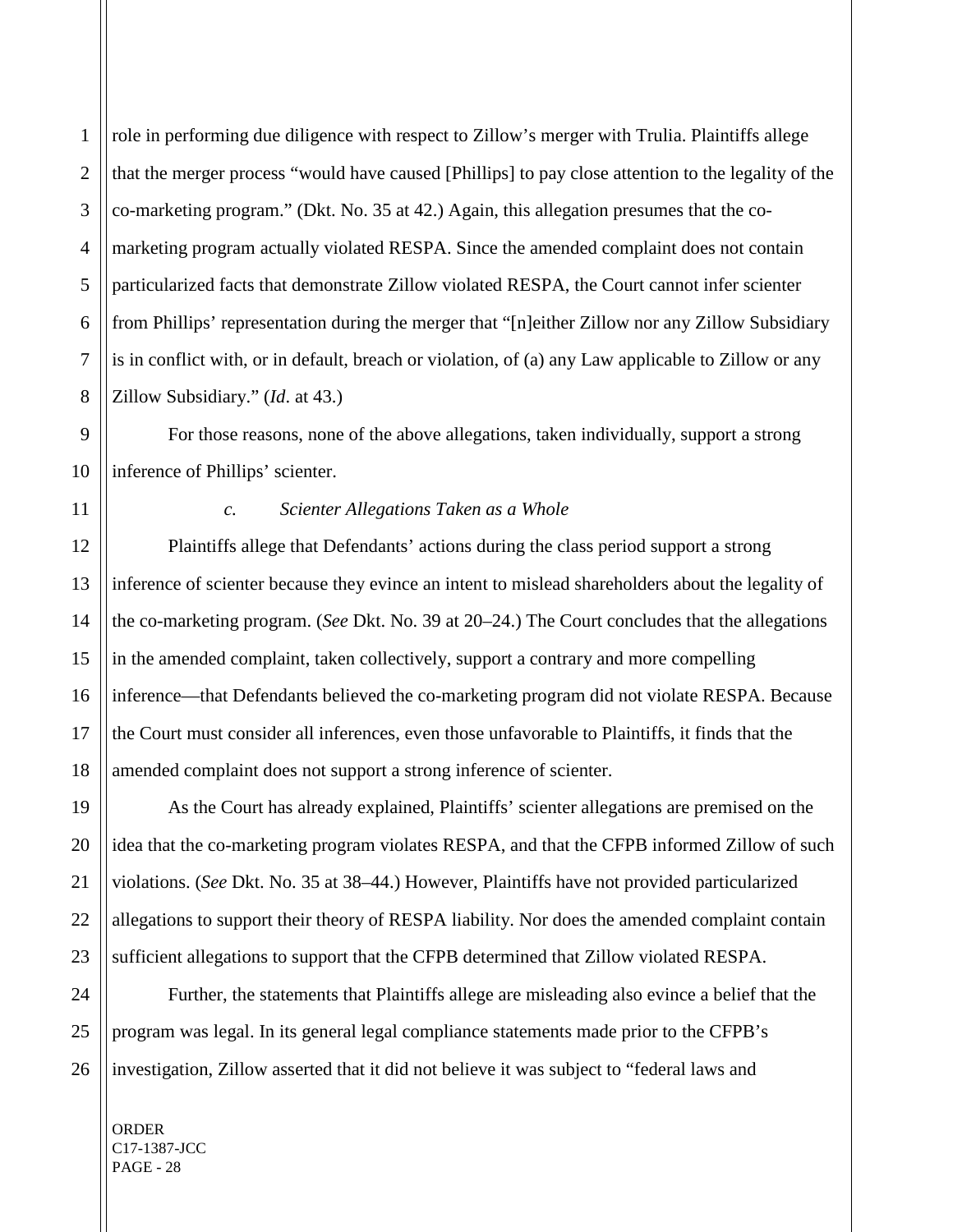regulations relating to real estate, rentals and mortgages," but that it also "intended" and "endeavored" to ensure that content it created was compliant. (Dkt. No. 35 at 22, 24.) The amended complaint notes that "[i]n 2015, the CFPB dramatically stepped up RESPA enforcement." (*Id*. at 17.) Prior to that time, however, prevailing federal regulations appeared to allow for the type of joint-advertising that the co-marketing program facilitates. (*See id.* at 14.) Moreover, Plaintiffs' theories of RESPA liability are admittedly based on the CFPB's "expansive view" of the law, which it began espousing years after the co-marketing program was introduced. (*Id*. at 13–14.) Therefore, Zillow's representations prior to 2015 that it did not believe it was subject to laws such as RESPA or that it endeavored to comply with such laws does not demonstrate an intent to mislead the public about the co-marketing program's legality.

Plaintiffs also point to the 2015 webinar as evidence that Zillow knew the co-marketing program violated RESPA. (Dkt. No. 39 at 22.) The Court believes the more compelling and cogent inference to be drawn from that presentation is that Zillow thought the co-marketing program was above board. While acknowledging that the CFPB had begun to scrutinize products such as the co-marketing program, Zillow's representative expressed that the company, and participating third parties, thought the arrangement was lawful.<sup>[16](#page-28-0)</sup> (*See* Dkt. No. 37 at 63–89.) The Court views the webinar as a demonstration that Zillow thought the co-marketing was legal—not as a public announcement that the company and its users were breaking the law.

Even after Defendants disclosed the CFPB's investigation, they consistently expressed a belief that the co-marketing program was lawful. In response to Zillow receiving the CFPB's NORA letter, Phillips stated that "we believe our co-marketing program has, and continues to allow agents and lenders to comply with the laws while using our product." (*Id*. at 30.) Rascoff similarly stated that "[w]e think the way we've constructed the program is completely compliant

ORDER C17-1387-JCC PAGE - 29

<span id="page-28-0"></span> $16$  The Court also notes that neither Phillips nor Rascoff are alleged to have been involved with or aware of the 2015 webinar. Therefore, none of the representations made in that presentation can be used to infer Phillips or Rascoffs' scienter. *See Glazer Capital Mgmt., LP v. Magistri*, 549 F.3d 736, 745 (9th Cir. 2008).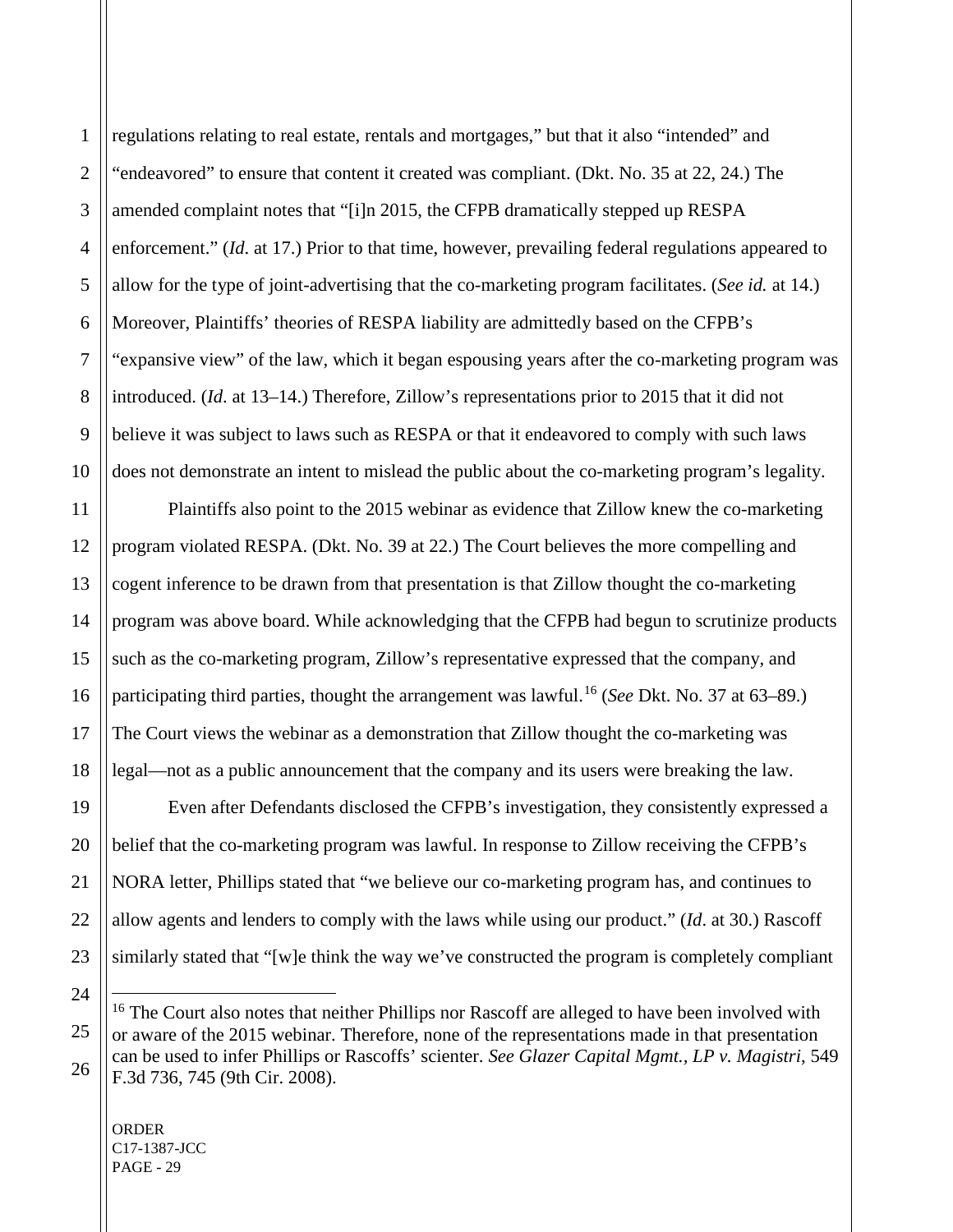and allows agents and lenders to stay within the confines of the laws that govern this . . . ." (*Id*. at 32.) When Zillow disclosed that it had received the CFPB's NORA letter, it stated in an SEC filing "[w]e continue to believe that our acts and practices are lawful and that our co-marketing program allows lenders and agents to comply with RESPA." (Dkt. No. 37 at 34.) When Zillow disclosed that the CFPB invited the company to enter settlement negotiations, it reiterated that "[w]e continue to believe that our acts and practices are lawful and that our comarketing program allows lenders and agents to comply with RESPA, and we will vigorously defend against any allegations to the contrary." (*Id*. at 37.) All of these statements, particularly in light of Plaintiffs' failure to allege a RESPA violation, demonstrate that the allegations in the amended complaint do not support a strong inference of scienter.

#### 4. Loss Causation

"Broadly speaking, loss causation refers to the causal relationship between a material misrepresentation and the economic loss suffered by an investor." *Loos v. Immersion Corp.*, 762 F.3d 880, 887 (9th Cir. 2014) (citation omitted). To successively plead loss causation, a plaintiff must plausibly allege that the decline in the defendant's share price was proximately caused by a revelation of fraudulent activity rather than by changing market conditions, changing investor expectations, or other unrelated factors. *Metzler*, 540 F.3d at 1062. Put another way, the plaintiff must plausibly allege that the defendant's fraud was "revealed to the market and caused the resulting losses." *Id.* at 1063.

Plaintiffs have failed to allege loss causation because the amended complaint does not adequately plead any material misleading statements by Defendants. *See supra* Part II.C.2. The Court will decide, however, whether Plaintiffs could allege loss causation if they file an amended complaint that adequately alleged a material false or misleading statement.

Plaintiffs purchased their Zillow securities after the company disclosed the CFPB's investigation into the co-marketing program, but before Zillow announced that the CFPB had ended its investigation and invited it to participate in settlement negotiations. (*See* Dkt. Nos. 16-

ORDER C17-1387-JCC PAGE - 30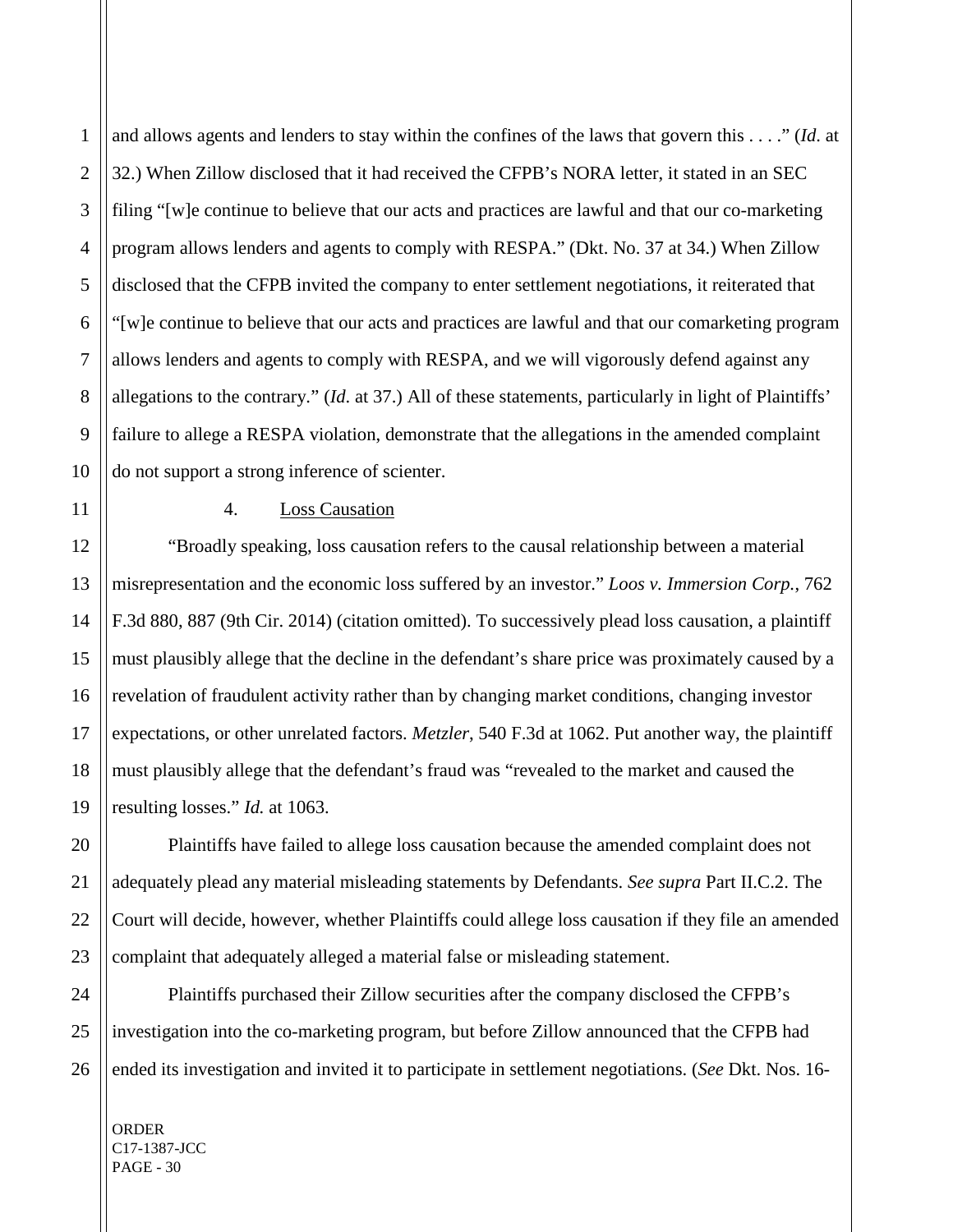2, 35 at 7.) Plaintiffs assert that "the revelation of the CFPB's intention to file charges was corrective because, unlike the investigation, it was a conclusion by the CFPB that Zillow violated the law." (Dkt. No. 39 at 26.) Defendants counter that Plaintiffs bought their securities knowing that there was potential risk of the CFPB taking an enforcement action based on Zillow's initial disclosures regarding the investigation. (Dkt. No. 36 at 24.)

It is clear that an announcement of an investigation into potentially fraudulent conduct, without more, is insufficient to support loss causation. *See Loos*, 762 F.3d 880. On the other hand, the findings of an investigation into a corporation's fraudulent conduct are sufficient to plausibly allege loss causation. *See In re Montage Tech. Grp. Ltd. Sec. Litig.*, 78 F. Supp. 3d 1215, 1227 (N.D. Cal. 2015). The facts of this case fall somewhere in the middle—Zillow's August 2017 disclosure that the CFPB had invited it to enter settlement talks was neither the initiation of an investigation, nor a finding of fraudulent conduct. Because loss causation does not need to be alleged with factual particularity, the Court concludes that if Plaintiffs amend their complaint and successfully plead that Defendants made a material misleading statement regarding the co-marketing program's compliance with RESPA, then they could plausibly allege that Zillow's August 2017 statements represented a "corrective disclosure" that would support loss causation. *See Metzler*, 540 F.3d at 1063–64.

# 5. Control Person Liability

Section 20(a) of the Exchange Act makes certain "controlling" individuals also liable for violations of Section 10(b) and its underlying regulations. *See* 15 U.S.C. § 78t(a). "A defendant employee of a corporation who has violated the securities laws will be jointly and severally liable to the plaintiff, as long as the plaintiff demonstrates 'a primary violation of federal securities law' and that 'the defendant exercised actual power or control over the primary violator.'" *No. 84 Emp'r–Teamster Joint Council Pension Tr. Fund v. Am. W. Holding Corp.*, 320 F.3d 920, 945 (9th Cir. 2003) (citation and internal quotation marks omitted). "Section 20(a) claims may be dismissed summarily, however, if a plaintiff fails to adequately plead a primary

ORDER C17-1387-JCC PAGE - 31